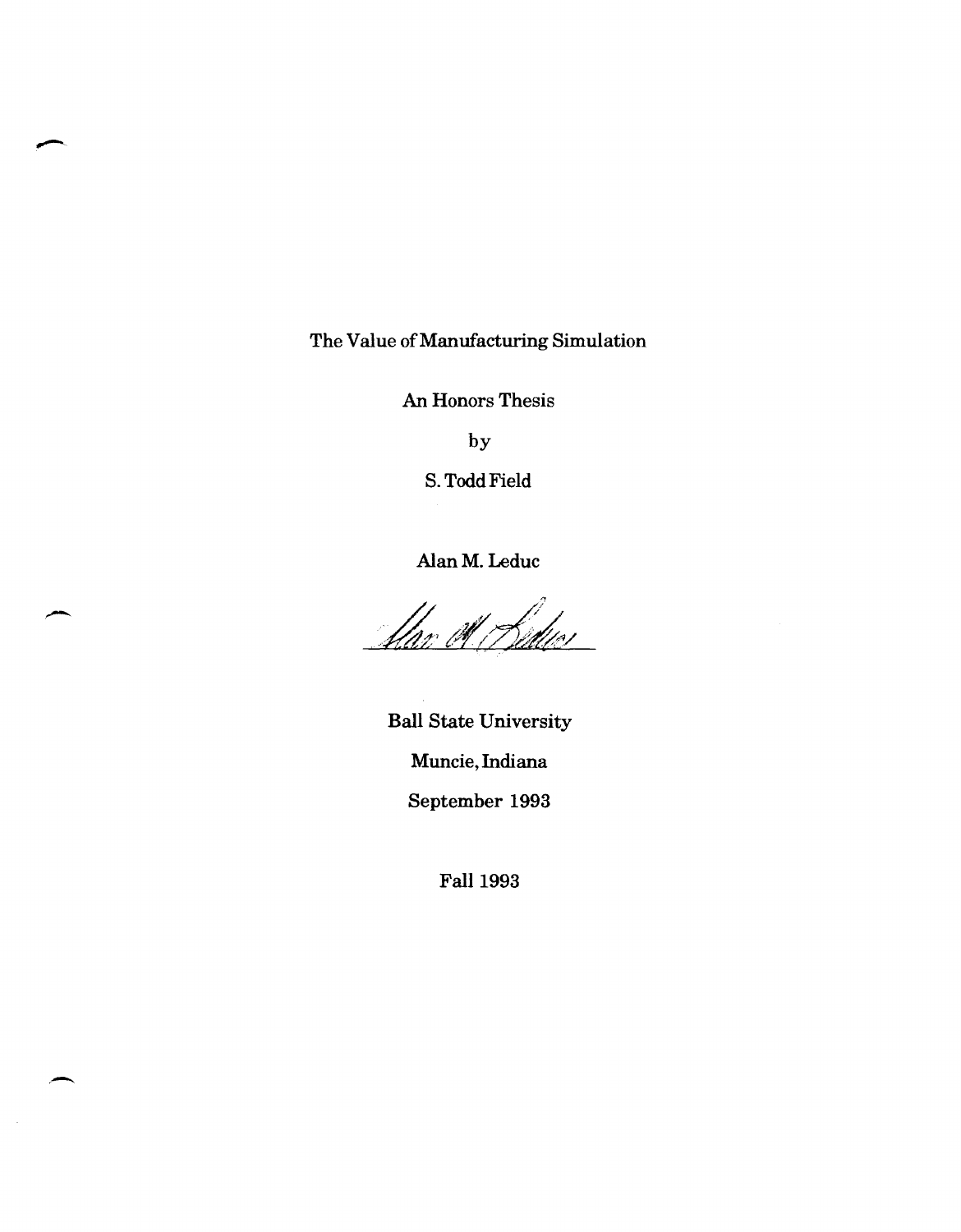$\gamma$  $\sim$   $\sim$  $\Box$ D 489  $.241$ ಾಂತ

,-

#### $r \in S^{\perp}$  Manufacturing Simulation

The purpose of this project is to illustrate the usefulness and limitations of computer simulation in predicting the performance of manufacturing systems. The SimFactory manufacturing simulation program, produced by CACI Products Company, was used in this study, and was compared and contrasted with traditional mathematical models used to predict manufacturing system performance. It is intended that this text will serve as a guide for use in determining what types of problems are best analyzed using simulation software, and what types of problems are best addressed using manual computational techniques.

Using manual techniques, engineers combine data from the production line with quantitative expressions to predict manufacturing system performance. The mathematical models thus created often provide powerful tools to engineers and managers interested in optimizing a given system. However, if the assumptions upon which the model is based are incorrect, the model will fail to properly represent the real-world situation (Riggs, 8-9). Large systems also present problems when manual analysis techniques are used, as the final impact of small errors on a model can be much larger than the value of the individual errors themselves.

SimFactory manufacturing simulation software predicts the performance of manufacturing systems by allowing the user to construct a computer model of the production process and run simulated parts through simulated processes. Like other mathematical models, SimFactory models fail to represent the real-world situation if the assumptions used to set up the models are incorrect. The main difference between SimFactory and manual mathematical models is that SimFactory can

1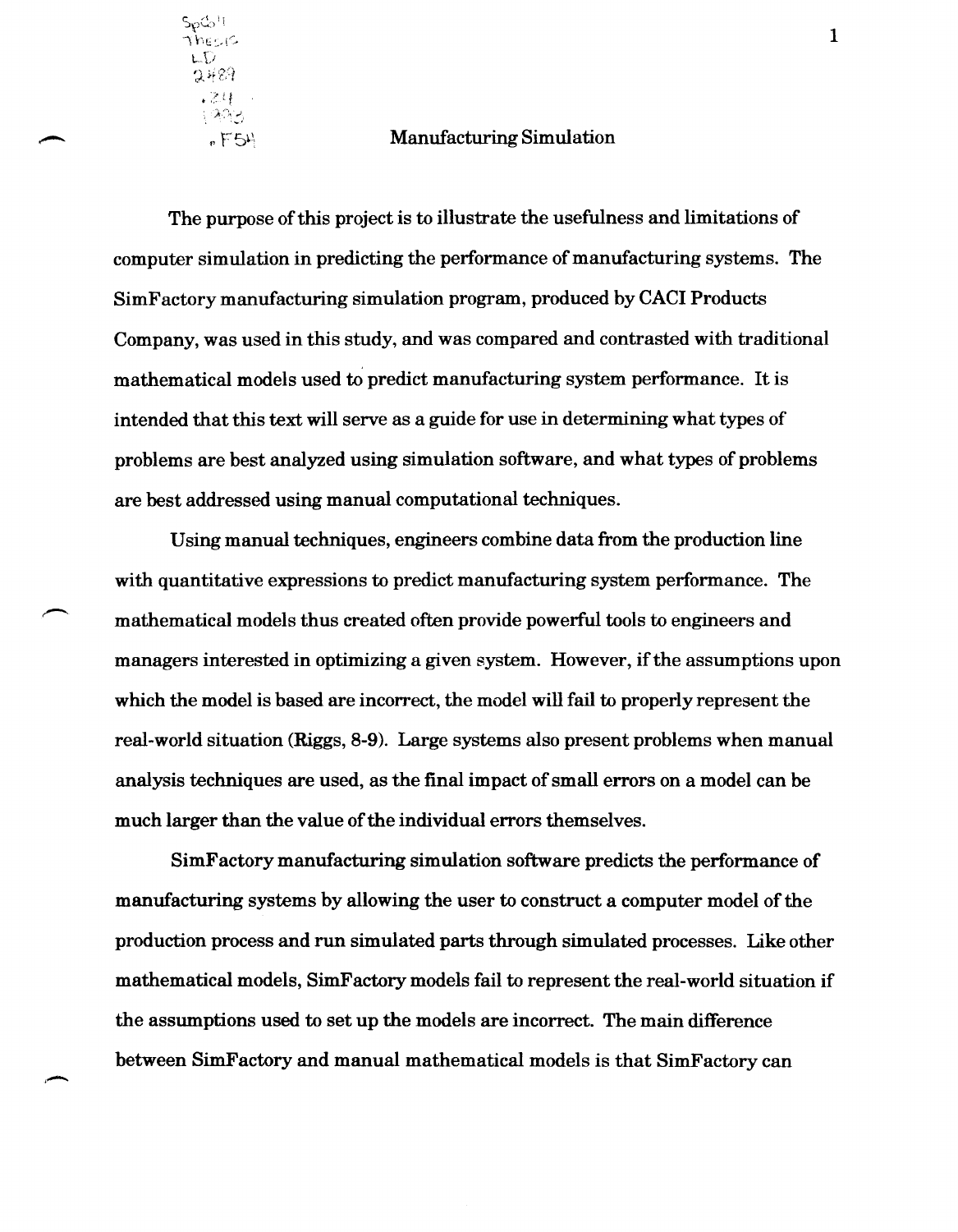incorporate statistical fluctuations into the model, rather than using simple averages. This allows SimFactory to use variance which is more representative of real world conditions.

#### The Simulated Factory

The imaginary plant we are going to model in SimFactory uses a job-shop production system. This production system was chosen because it is the most common type of production system used in American manufacturing. Job-shops usually produce a wide variety of parts in relatively small numbers using general purpose equipment (Groover, 18). This requires the employment of skilled workers and careful supervision and planning (Riggs, 307).

This job-shop also uses batch production, where orders may be broken up into more than one batch. Each batch is then processed as a separate entity, allowing work to be performed on batches from different orders according to demand (Groover, 19). Batch sizes are determined by the size of the order, the size of the factory, the nature of the work to be performed, and the factory's existing workload.

To keep our manual calculations manageable, we will depart from reality and assume that our factory is "caught up," and has no work to do other than that which we are modeling.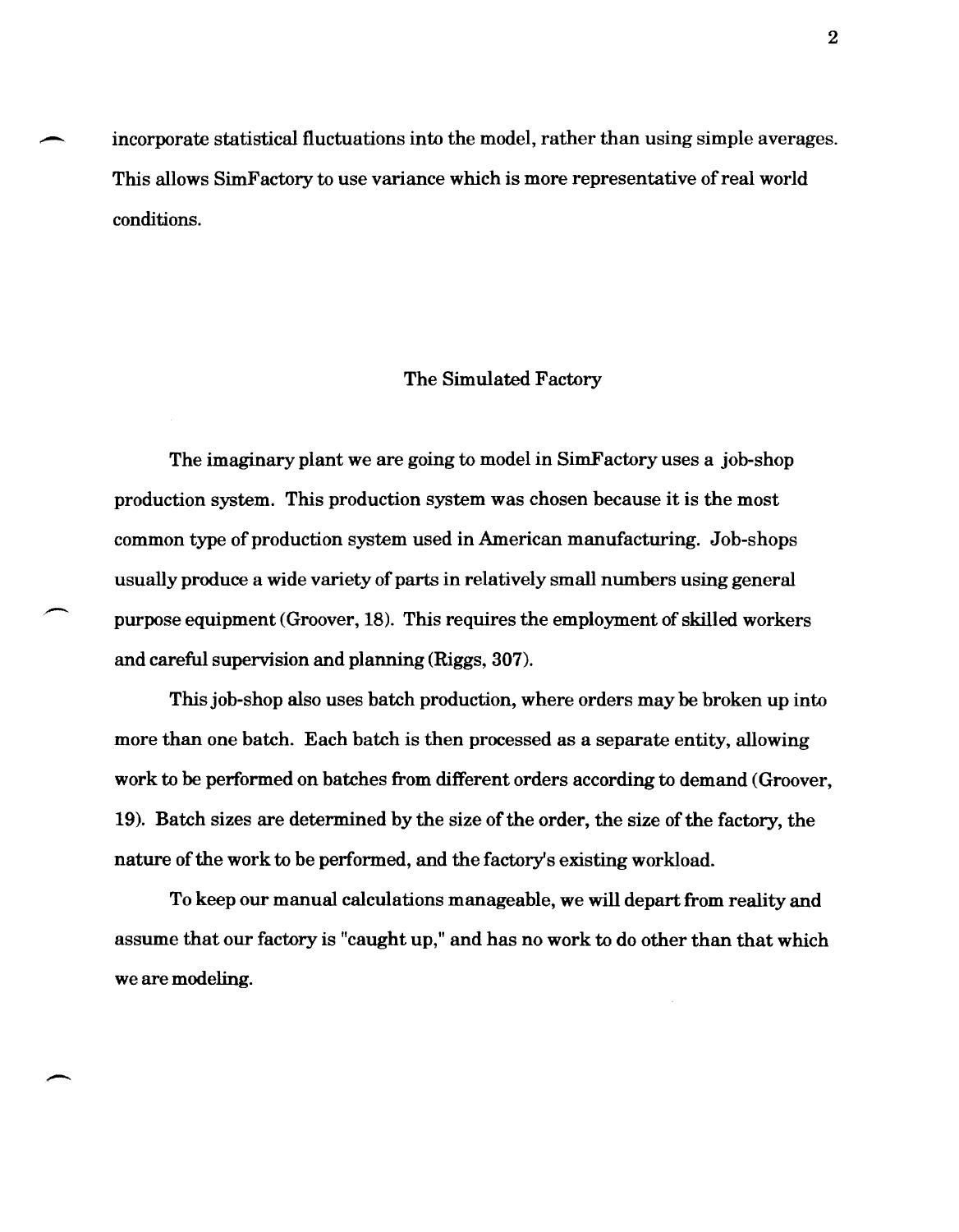#### Predicting Manufacturing Lead Time

One of the most important measures of the performance of a manufacturing system is the manufacturing lead time (MLT) of the system (SimFactory uses the term "Product Make Span" instead of MLT.). MLT is the time that the system requires to process a given product through the plant (Groover, 30). It is used in predicting the time necessary to process an order to ensure that the order will be completed when promised. Once the MLT is known, it is easy to determine when work should begin on an order by working backwards from the order's due date (Riggs, 544). Traditionally, MLT has been expressed mathematically using the following formula:

$$
MLT = \sum_{i=1}^{n_m} (T_{su_i} + QT_{o_i} + T_{no_i})
$$

Where:  $T_{\text{su}_1}$  = The average setup time for a given machine "i".

~.

 $Q =$ The quantity of parts to be produced.\*

- $To_i = The average time required by machine "i" to produce one$ part.
- $T_{\text{no}_i}$  = The average non-operating time expected during the run and associated with machine "i" - machine breakdowns, maintenance, transport, etc.

\*In our calculations, Q represents the number of parts per batch, not the total number ordered. The MLT value obtained using these calculations is thus the MLT for *each batch,* not for the entire order, unless there is only one batch in the order.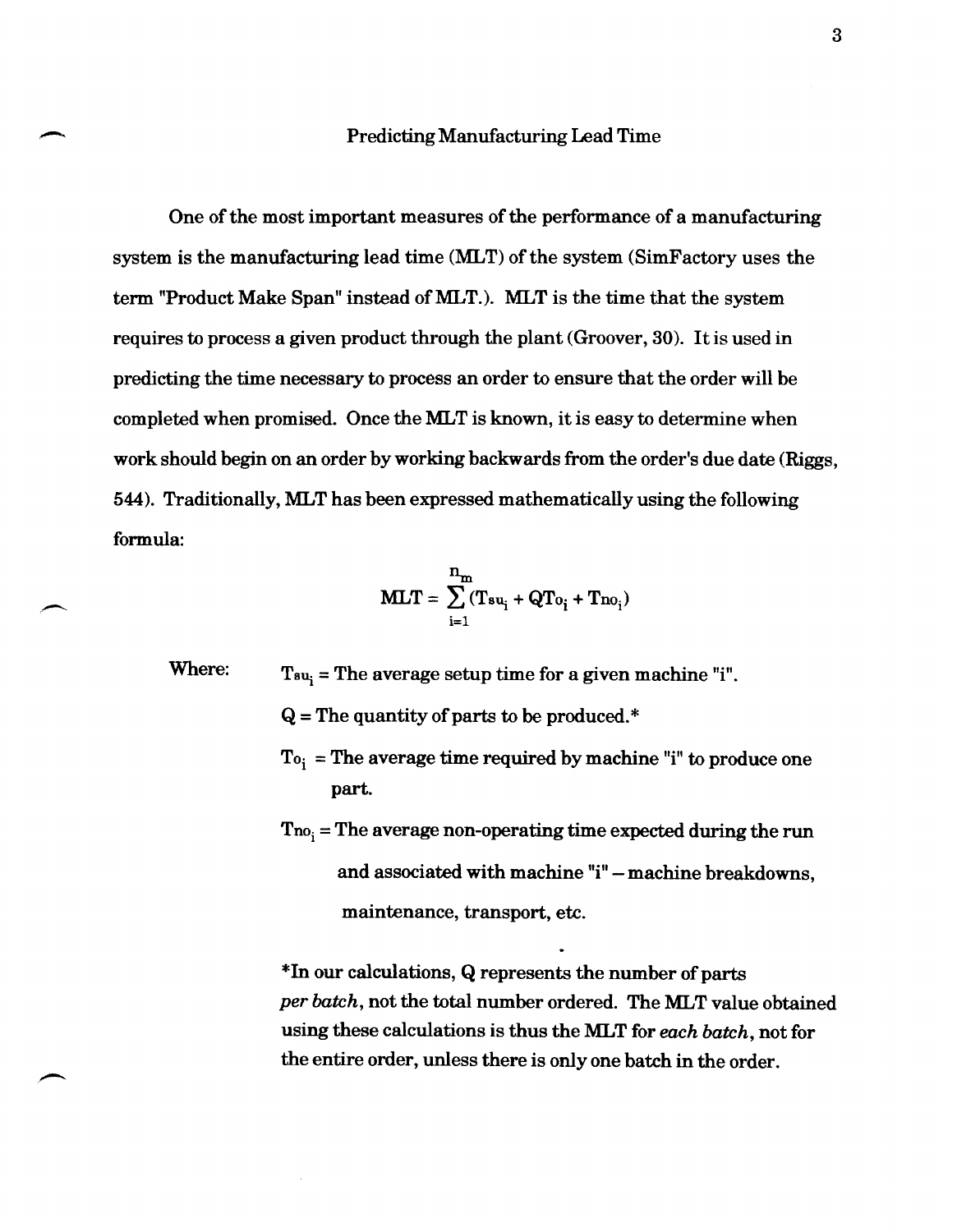Let's say our plant just received an order for 20 metal spacers. To produce each part, four operations must be performed:

,-

-

- (1) The sides of a metal block must be made square and even.
- (2) Four mounting holes must be drilled in the block.
- (3) The top and bottom of the block must be ground smooth.
- (4) The finished spacer must be inspected.

Each of these operations requires a different machine or station, and requires a batch setup time and average operating time which we know from past experience:

| Setup Time per Batch: | <b>Operation Time per Part:</b> |
|-----------------------|---------------------------------|
| $10 \,\mathrm{min}$ . | $10 \,\mathrm{min}$ .           |
| 30 min.               | $8 \,\mathrm{min}$ .            |
| 20 min.               | $12 \,\mathrm{min}$ .           |
| $5 \,\mathrm{min}$ .  | $2 \text{ min}$ .               |
|                       |                                 |

In order to simplify our calculations and the SimFactory model, we will assume that the non-operating time  $(T_{n_0})$  for all the operations is zero.

Entering these values into the MLT formula gives the following result:

$$
MLT = \sum_{i=1}^{n_m} (T_{s u_i} + QT_{o_i} + T_{no_i})
$$

$$
MLT = (1): (10 + 20*10) = 210 \text{ min.}
$$
  
(2):  $(30 + 20*8) = 190 \text{ min.}$   
(3):  $(20 + 20*12) = 260 \text{ min.}$   
(4):  $(5 + 20*2) = 45 \text{ min.}$   
**Total MLT** = 705 min.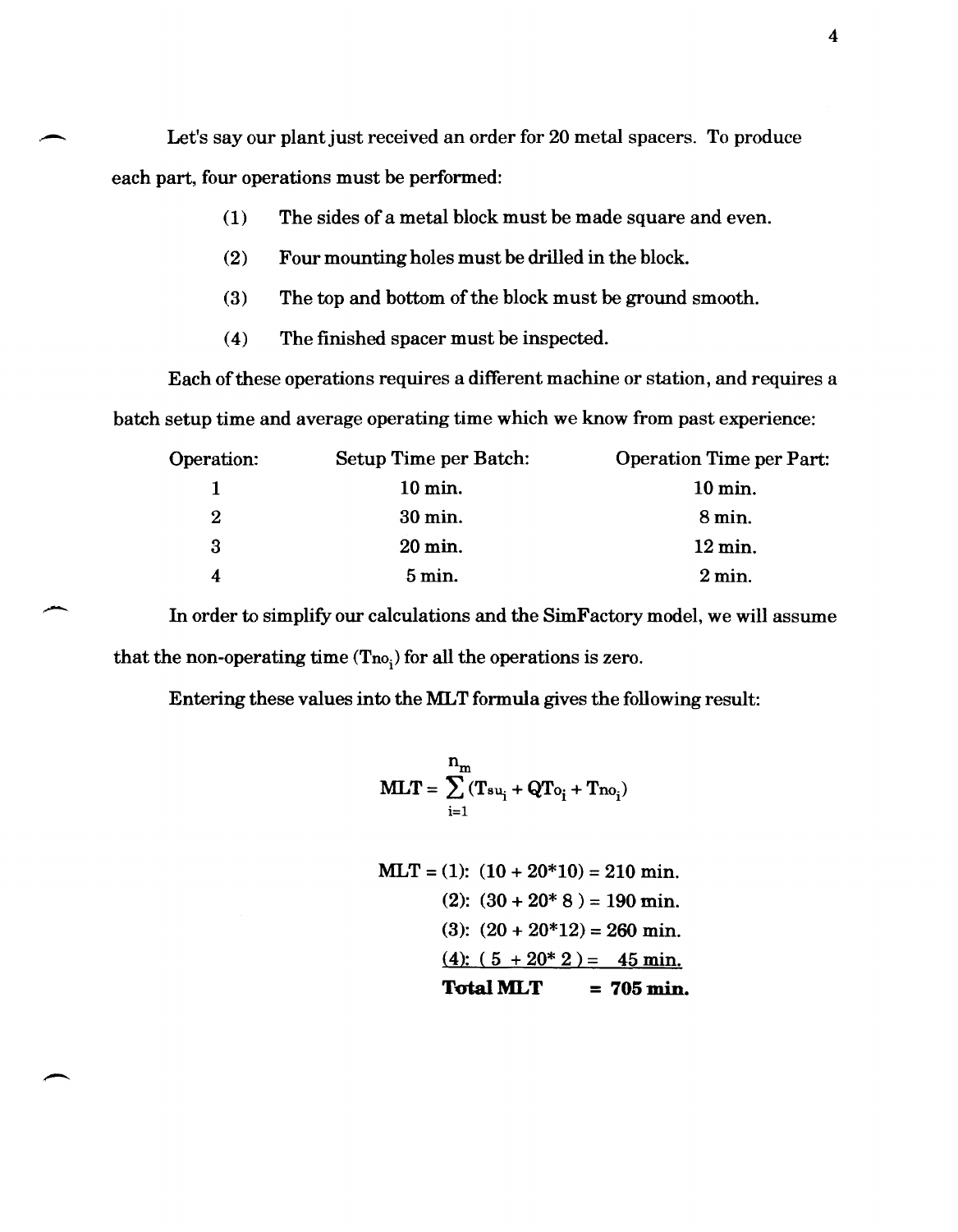

Represented graphically, the MLT looks something like this:

Since 705 minutes  $\approx$  12 hours, we calculate that work on the order should begin no later than 12 working hours before the order is to be shipped.

SimFactory, when given the same information and in the absence of variation,

will calculate the same values. This is shown in the Operation Summary of the

Replication Node/Operation Report for simulation MLT-1:

| Operation Summary   |            |       |         |              |      |  |  |  |
|---------------------|------------|-------|---------|--------------|------|--|--|--|
| Name                | Type       | Count | Pct.    | Total Time   | Pct. |  |  |  |
|                     |            |       |         |              |      |  |  |  |
| DRILL FOUR H        | Prt Setup  |       | 12.5    | 30.00        | 4.3  |  |  |  |
| FINAL INSPEC        | Prt Setup  |       | 12.5    | 5.00         | 0.7  |  |  |  |
| <b>FINISH GRIND</b> | Prt Setup  |       | 12.5    | 20.00        | 2.8  |  |  |  |
| <b>SQUARE UP BL</b> | Prt Setup  |       | 12.5    | 10.00        | 1.4  |  |  |  |
| DRILL FOUR H        | Processing |       | 12.5    | 160.00       | 22.7 |  |  |  |
| FINAL INSPEC        | Processing |       | 12.5    | 40.00        | 5.7  |  |  |  |
| <b>FINISH GRIND</b> | Processing |       | 12.5    | 240.00       | 34.0 |  |  |  |
| SQUARE UP BL        | Processing |       | 12.5    | 200.00       | 28.4 |  |  |  |
|                     |            |       |         |              |      |  |  |  |
| Totals              |            |       | 8 100.0 | 705.00 100.0 |      |  |  |  |

This information can also be found in summary form in the Final Products

section of the Replication Part Status Report: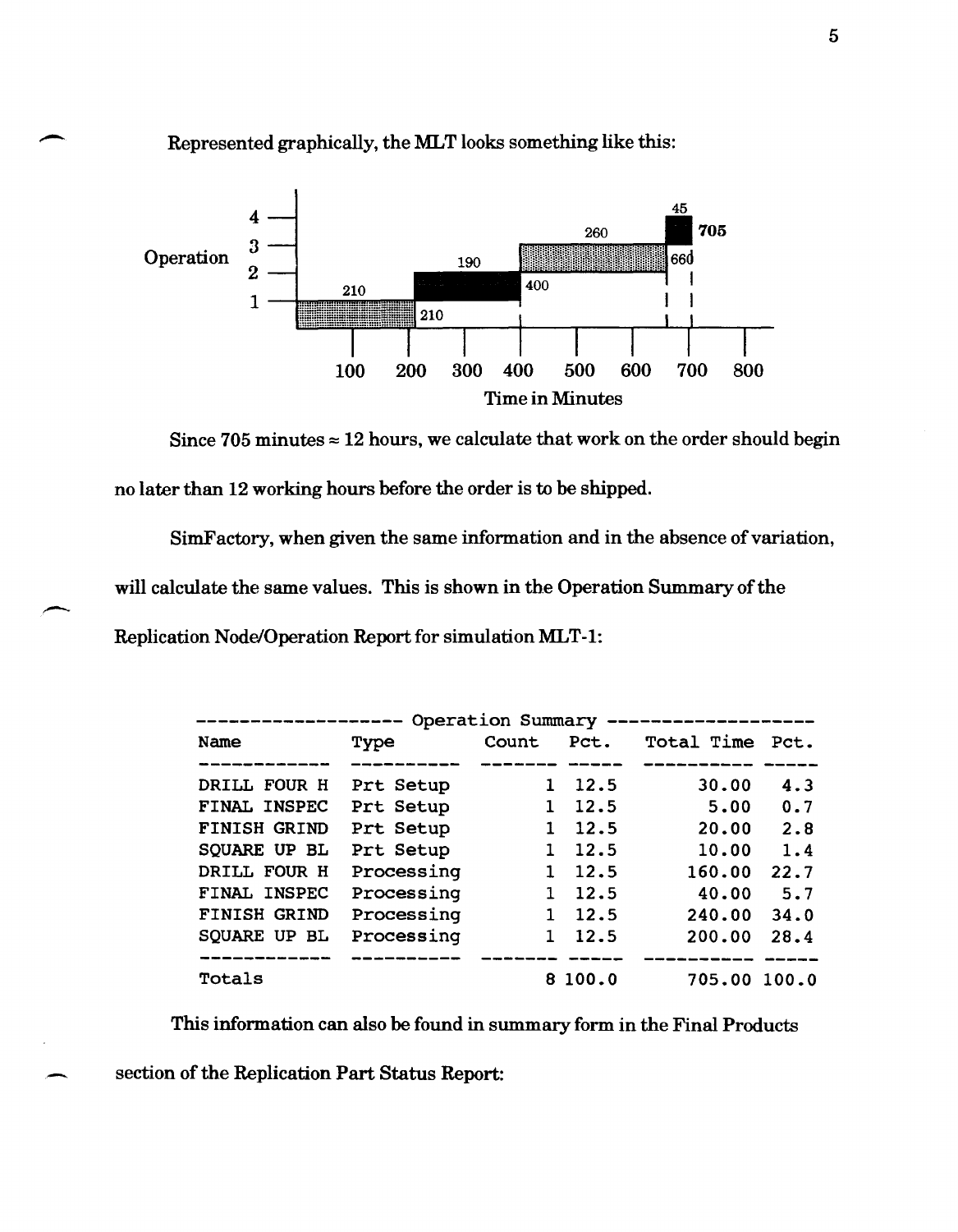| ----------------------    Final Products --------------------- |      |                                              |               |      |                                 |  |
|----------------------------------------------------------------|------|----------------------------------------------|---------------|------|---------------------------------|--|
|                                                                |      | Number --------- Product Make Span --------- |               |      |                                 |  |
| Part Name                                                      | Made |                                              |               |      | Minimum Average Std Dev Maximum |  |
|                                                                |      |                                              |               |      |                                 |  |
| <b>INSPECTED</b>                                               | 20 L |                                              | 705.00 705.00 | 0.00 | 705.00                          |  |

Introducing random variation into a system changes the results markedly, however. The values used to calculate processing times in the previous example were averages based on past experience. Specifying the distribution of the data causes SimFactory to produce radically different results. The distributions for the operations are shown in the following chart:

| Operation:           | Distribution: | Mean: | Std. Dev.: |  |
|----------------------|---------------|-------|------------|--|
| (1) Square up Blocks | Exponential   | 10    | 10         |  |
| (2) Drill four Holes | Normal        | 8     | 1.5        |  |
| (3) Finish Grind     | Normal        | 12    | 6          |  |
| Inspect<br>(4)       | Normal        | 4     | $1.5\,$    |  |

Below is the Final Products section of the Replication Part Status Report for simulation MLT-2. This simulation uses the same average values and processes the same number of parts as in our manual model and simulation MLT-1, but takes the distribution of the data into account as it simulates the manufacturing process.

| ---------------------    Final Products -------------------- |      |                                              |               |                    |        |  |
|--------------------------------------------------------------|------|----------------------------------------------|---------------|--------------------|--------|--|
|                                                              |      | Number --------- Product Make Span --------- |               |                    |        |  |
| Part Name                                                    |      | Made Minimum Average Std Dev Maximum         |               |                    |        |  |
| <b>INSPECTED</b>                                             | 20 I |                                              | 909.00 909.00 | ----------<br>0.76 | 909.00 |  |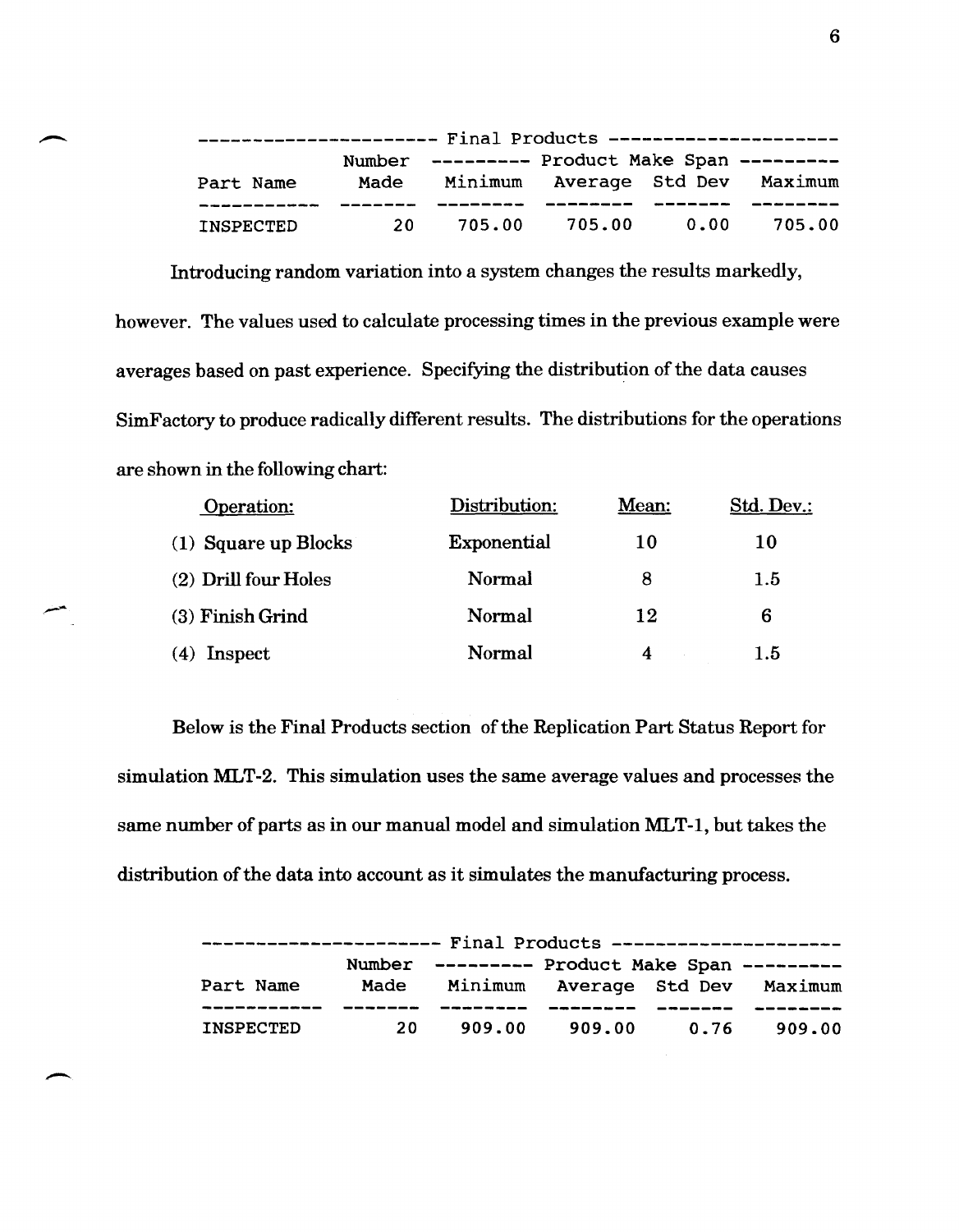For a more in-depth look at what actually happened during the production run, we can check the Replication Node/Operation Report to see where the extra time came from:

| Node Name         | Op Name                             | Type | Num |                | (Pct) | Actual | (Pct) |
|-------------------|-------------------------------------|------|-----|----------------|-------|--------|-------|
|                   |                                     |      |     |                |       |        |       |
| DRILL PRESS       | DRILL FOUR H Processnq              |      |     | 2              | 50.0  | 99.46  | 87.2  |
|                   | DRILL FOUR H Prt Setup              |      |     | $\overline{2}$ | 50.0  | 30.00  | 12.8  |
| <b>GRINDER</b>    | FINISH GRIND Processnq              |      |     | $\overline{2}$ | 50.0  | 293.27 | 94.9  |
|                   | FINISH GRIND Prt Setup              |      |     | 2              | 50.0  | 20.00  | 5.1   |
| <b>INSPECTION</b> | FINAL INSPEC Processnq              |      |     | $\overline{2}$ | 50.0  | 113.42 | 95.4  |
|                   | FINAL INSPEC Prt Setup              |      |     | $\overline{2}$ | 50.0  | 5.00   | 4.6   |
|                   | ROUGHING MIL SQUARE UP BL Processnq |      |     | $\overline{2}$ | 50.0  | 337.85 | 97.1  |
|                   | SQUARE UP BL Prt Setup              |      |     | $\overline{2}$ | 50.0  | 10.00  | 2.9   |

Represented graphically, the true lead time to process the order is shown as



As shown above, three operations required more time than expected, while one required less. The total time required to process 20 blocks through the same four stations operating at the same speeds required 909 minutes, for a total increase of 204 minutes, or almost thirty percent! The production run will actually require 15 hours and 9 minutes to complete, rather than the 12 hours originally projected.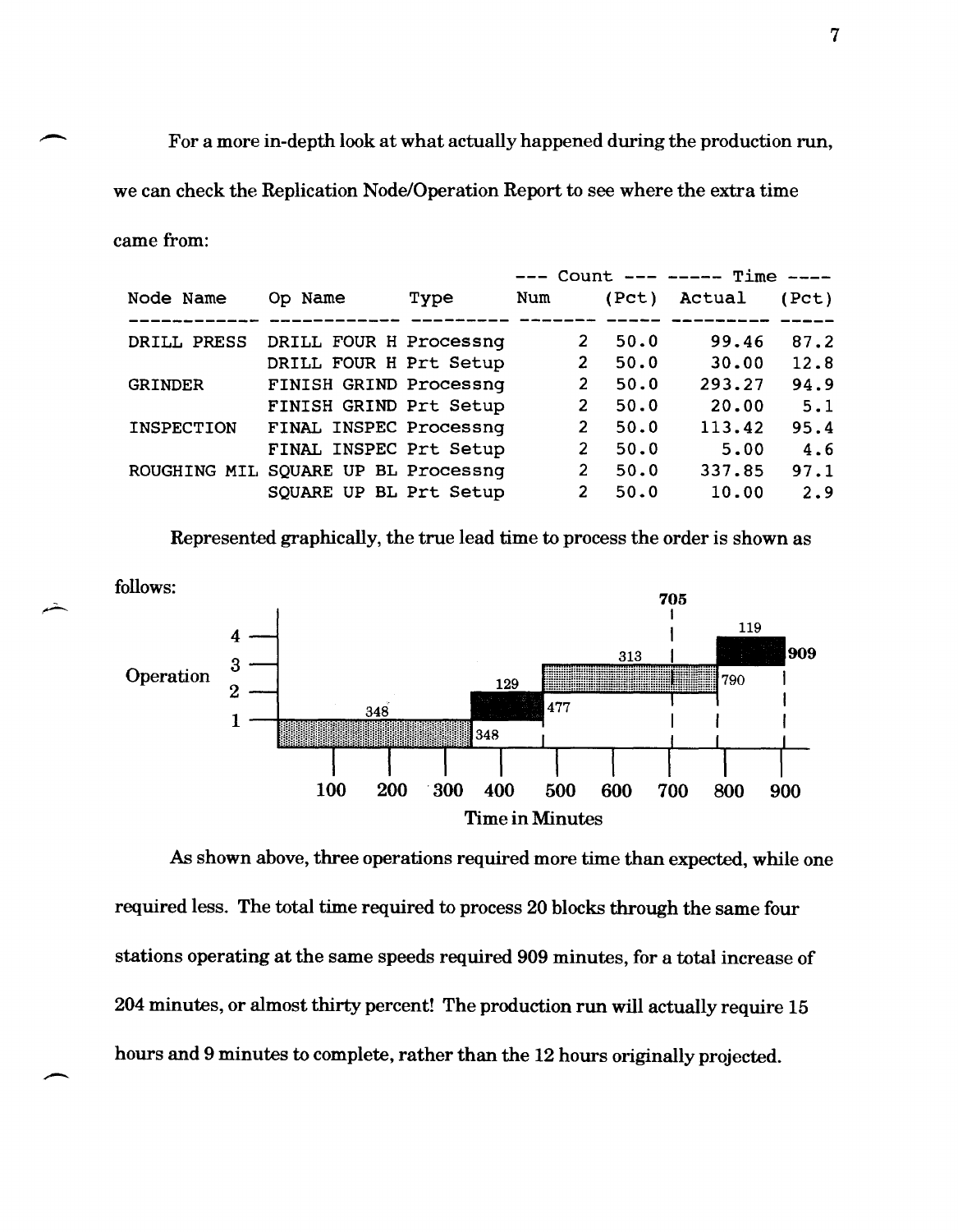Perhaps the situation can be improved by increasing the number of parts produced, since larger sample sizes usually lead to in more reliable results. To check this hypothesis, a second batch of 20 parts is run through our simulated manufacturing system. To keep things simple, we will assume that a second setup is needed for tool changing and maintaining proper alignment of the equipment. Using manual calculations, we would expect the following results:



According to the manual calculations and the accompanying graph of our production activity, we should expect two batches of 20 parts each to require 965 minutes, or just over 16 hours. Note that this is only about 51 minutes more time than our system actually required to process one batch of parts with statistical variation.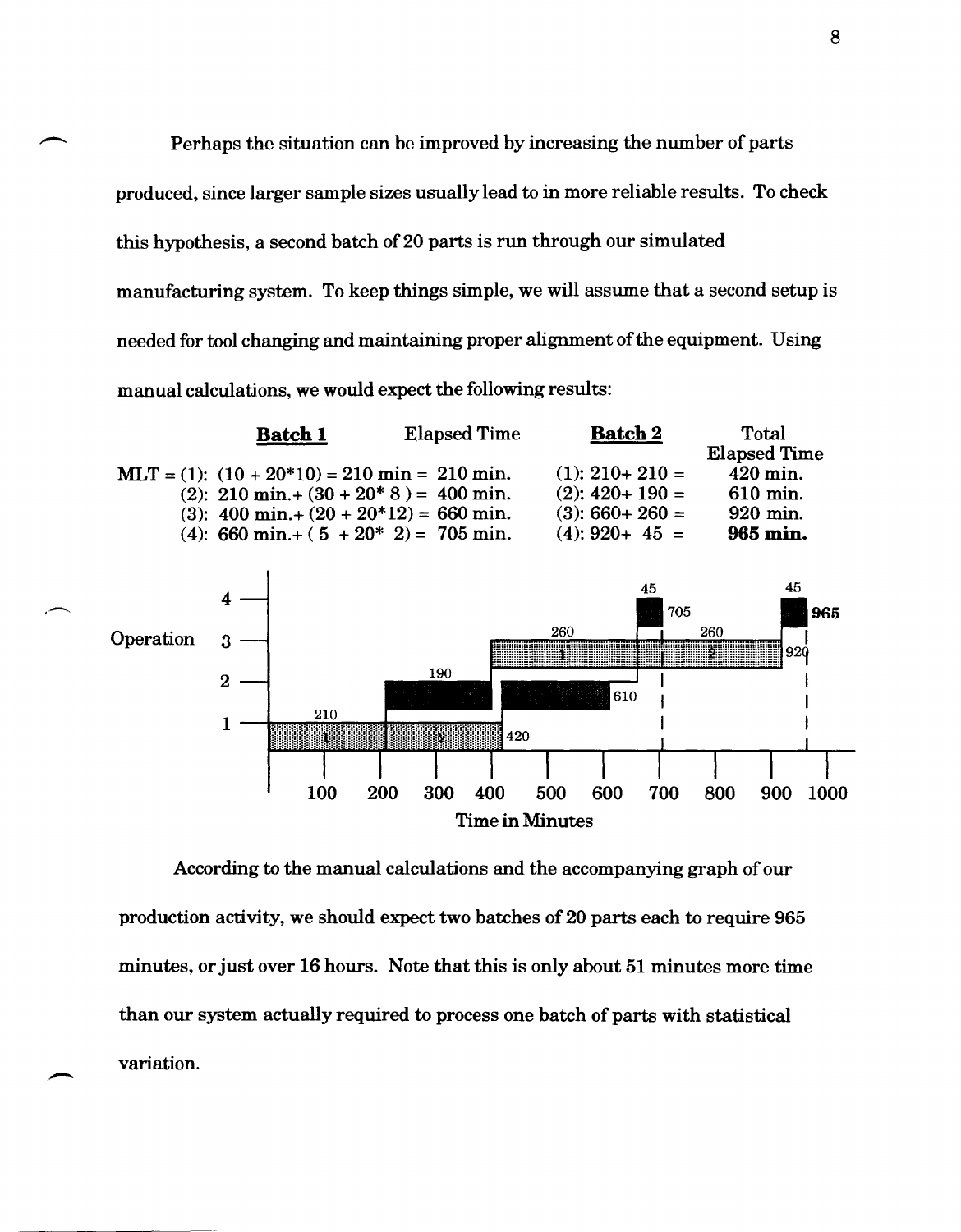Using the same SimFactory model with statistical variation and increasing the

number of batches from one to two, we obtain the following data:

SFII.5 (v.4.20) MLT-3 Replication Node/Operation Report<br>(From 0. Minutes to 1480.0 Minute (From O. Minutes to 1480.0 Minutes)

|                                         |                        |      |     |                       |       | $---$ Count $-- ---$ Time $---$              |       |
|-----------------------------------------|------------------------|------|-----|-----------------------|-------|----------------------------------------------|-------|
| Node Name                               | Op Name                | Type | Num |                       | (Pct) | Actual                                       | (Pct) |
|                                         |                        |      |     |                       |       |                                              |       |
| DRILL PRESS                             | DRILL FOUR H Processnq |      |     | $\mathbf{2}^{\prime}$ | 50.0  | 353.15                                       | 85.5  |
|                                         | DRILL FOUR H Prt Setup |      |     | $\overline{2}$        | 50.0  | 60.00                                        | 14.5  |
| <b>GRINDER</b>                          | FINISH GRIND Processnq |      |     | 2 <sup>1</sup>        | 50.0  | 737.27                                       | 94.9  |
|                                         | FINISH GRIND Prt Setup |      |     | $\mathbf{2}$          | 50.0  | 40.00                                        | 5.1   |
| <b>INSPECTION</b>                       | FINAL INSPEC Processnq |      |     | $\overline{2}$        | 50.0  | 205.34                                       | 95.4  |
|                                         | FINAL INSPEC Prt Setup |      |     | $\overline{2}$        | 50.0  | 10.00                                        | 4.6   |
| ROUGHING MIL                            | SQUARE UP BL Processnq |      |     | 2 <sup>1</sup>        | 50.0  | 674.99                                       | 97.1  |
|                                         | SQUARE UP BL Prt Setup |      |     | $\mathbf{2}^-$        | 50.0  | 20.00                                        | 2.9   |
|                                         |                        |      |     |                       |       |                                              |       |
| Final Products --------------------<br> |                        |      |     |                       |       |                                              |       |
|                                         |                        |      |     |                       |       | Number --------- Product Make Span --------- |       |

|               |      | Number --------- Product Make Span --------- |                 |          |                                 |
|---------------|------|----------------------------------------------|-----------------|----------|---------------------------------|
| Part Name     | Made |                                              |                 |          | Minimum Average Std Dev Maximum |
| ------------- |      |                                              | __________      | -------- | _______                         |
| INSPECTED     | 40.  |                                              | 1035.75 1070.39 |          | 35.08 1105.03                   |

In this simulation, Product Make Span (MLT) increased even further, to an average of 1070.39 minutes, or 17.8 working hours per batch. The production system required more time to finish the first batch than we expected it to use in producing two batches. Unfortunately, SimFactory does not report the time at which each batch enters and leaves a station, but this is only a minor concern. The more important question is: "Why are our manual calculations so inaccurate when we use the same data?" "The answer lies in a very important statistical phenomena that the **MLT** formula fails to address.

--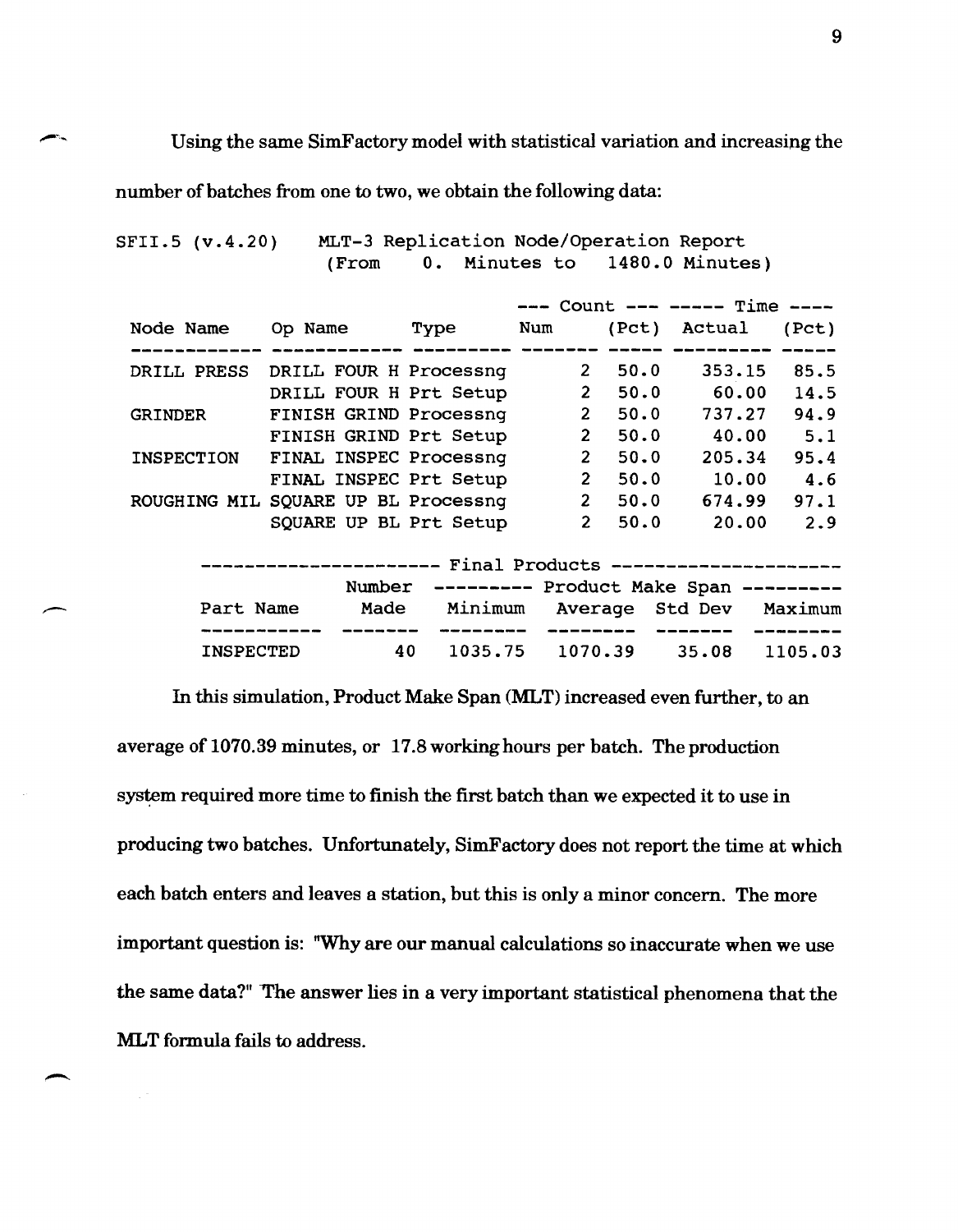### Inside a Simulation:

#### Is Variation the Key?

The MLT formula is indifferent to statistical variation, assuming that the use of averages for setup, operating, and non-operating times is sufficient. What if this assumption is incorrect, and variation plays a more important role in determining the behavior of manufacturing systems than the MLT formula indicates? To test this theory, we will perform some experiments that will allow us to observe the effects of variation as it is incorporated into a system.

We will begin with a simple system that processes parts through four stations, labeled A, B, C, and D. This time, however, we will use stations that all have exactly the same capacity so it is easier to manually predict our results (Goldratt, 105-112). To simplify calculations further, we will use parts per hour as the unit of measure, rather than minutes or hours per part. To determine how many units each station will produce per hour, we will roll a fair six-sided die. Each station will produce a minimum of one unit and a maximum of six units per hour. Therefore, the system should produce an average of three and one-half units per hour. Parts will be moved from station to station once an hour, with unfinished parts remaining in queues to be worked on in subsequent hours.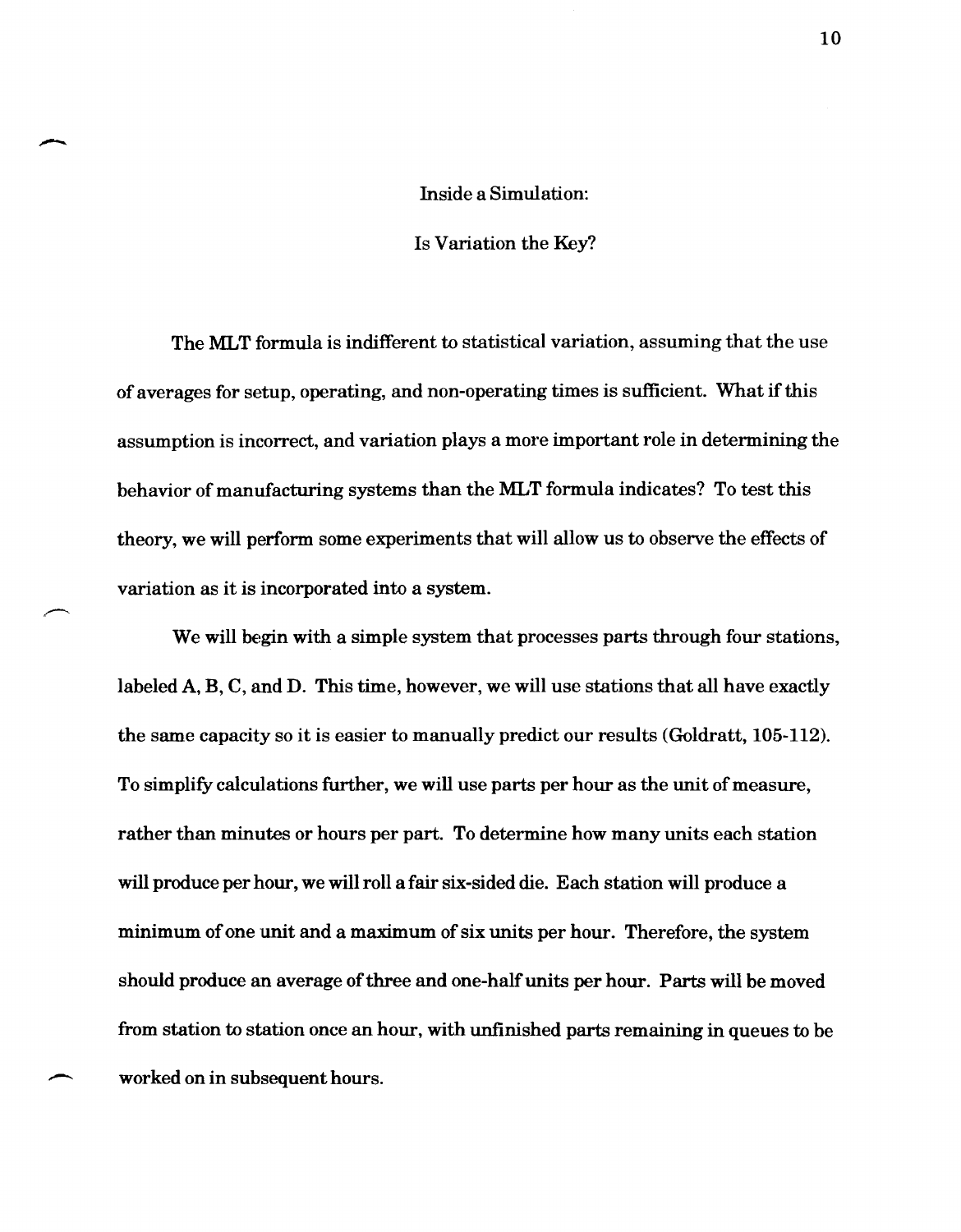The following chart, Dependency and Variation #1, graphically illustrates the production activity for thirty-eight hours of simulated production, and is followed by an in-depth description of the first three hours of production activity. The horizontal line labeled 0 represents 3.5 units of production per hour, and the performance of the four stations is graphed in relation to this line. Work-in-process (WIP) is directly proportional to the vertical distance between a data point and that of the preceding station. Whenever two or more data points occupy the same position, there is no WIP between those points.



,-

 $\overline{\phantom{a}}$ 

Our first roll for station A is a 2, so station A begins 1.5 units below average production levels. For station B, we get lucky and roll a 6. Unfortunately, because station A only completed two units in its first hour, station B can only produce a maximum of two parts in its first hour, no matter how high the roll. Therefore,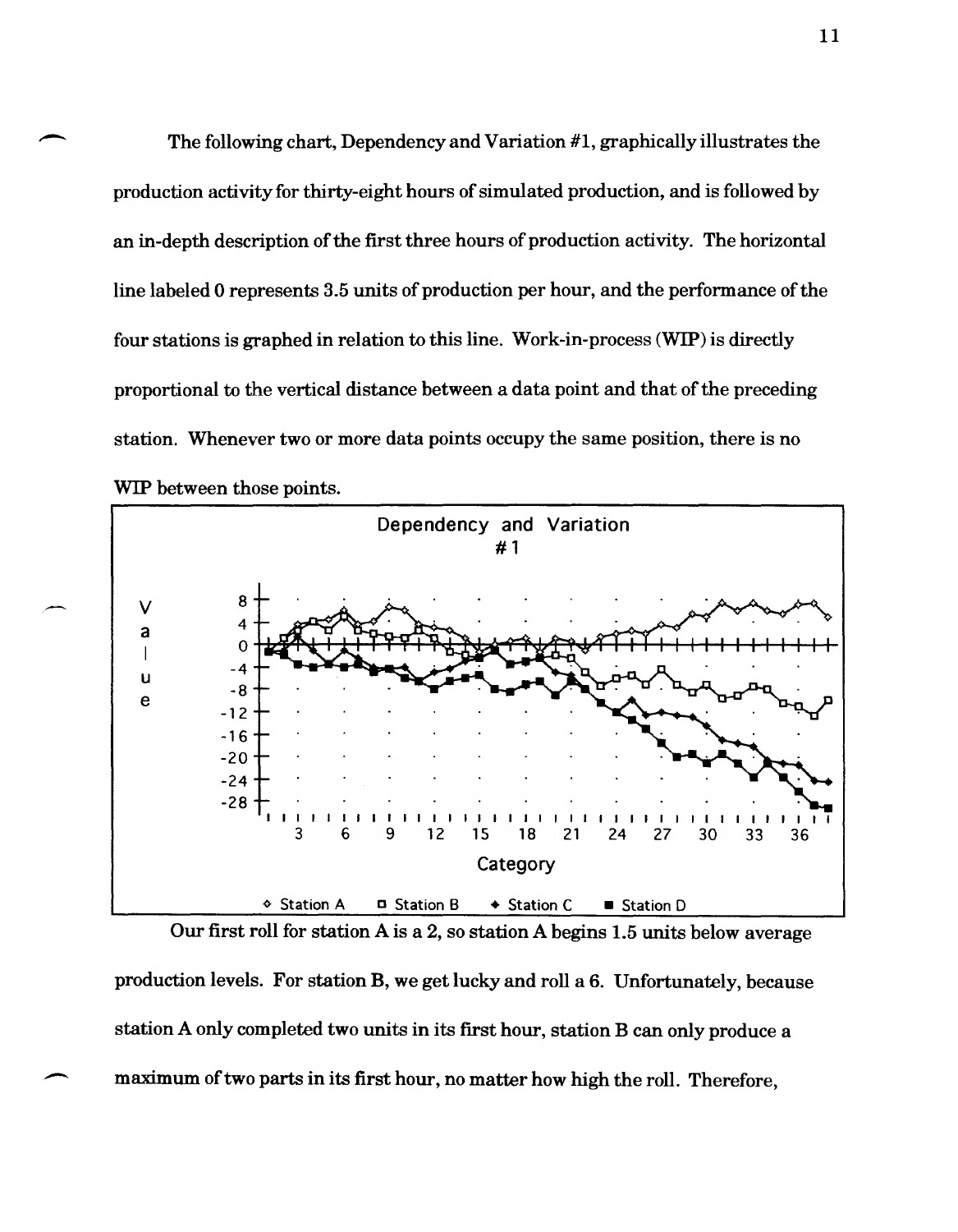station B also begins at 1.5 units below average. Rolls for stations C and D are 4 and 3, leaving all four stations and the entire system 1.5 units short of our predicted average production.

Our second roll for station A is a 6, so station A produces 2.5 more units than expected, raising station A's total to 8 units, 1 more than predicted for two hours' production. We roll a second 6 for station B, so it also produces 2.5 more units than expected, also moving to 1 part ahead. Station C gets a 4, moving it up by .5 units to just 1 unit behind, and leaving 2 units in WIP, to be completed in the future. We roll a 3 for station D, so it loses another .5 units, falling two units behind and leaving a unit unfinished in its WIP queue. Keep in mind that although A and B are a unit ahead, the *system* is now two units behind.

On the third roll for station A, we get lucky again and roll another 6, moving station A another 2.5 units ahead, for a total of 3.5 more units produced than expected in three hours. Station B gets a 5, moving its total up to 3 units "ahead," and leaving one unit in WIP. Station C gets a 6 this time, and moves into positive territory, producing a total of 1.5 units more than expected while leaving one unit in WIP, since it received 5 units from B, and already had 2 units in WIP. D, however, falls farther back with a 2, leaving 4 more units in WIP for a total of 5. The first three stations have all produced more than required, yet the *system* is 3.5 units (one full hour) behind, even though all had the same capacity and the same random technique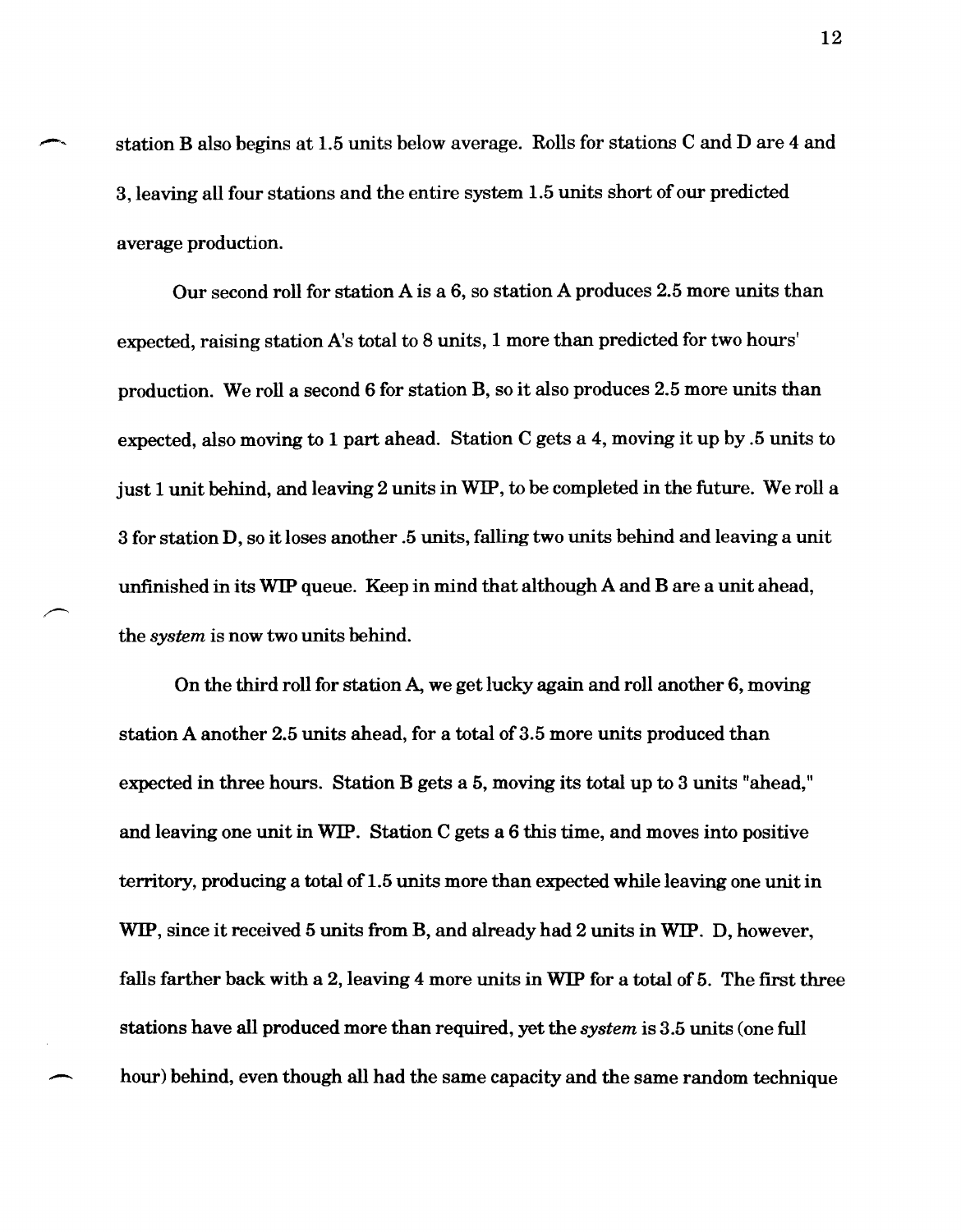was used to determine performance of all!

Because we already know that the average production rate for this factory is 3.5 units per hour, we can simply divide this rate into the desired amount of production to determine our MLT. This shortcut only applies when the production rate for the system is known. If an order for 20 units has been received, we simply divide 20 units by 3.5 units per hour to get 5.714 hours (rounded up to 6 hours since materials are moved on the hour). If we check the chart at six hours, however, we find that the system is already 4 units behind (See appendix A for exact values).

Even though all four stations had the same capacity, the amount of output dropped steadily from station to station, resulting in the system being a full 29 units behind after 36 hours, even though station A is 5 units ahead. Rather than 3.5 units per hour, the actual production rate for the system has fallen to about 2.7 units per hour. How does this relate to our earlier SimFactory and MLT calculations?

Each time we have performed a simulation with variation, our manual calculations predicting system periormance have been shown to be grossly inaccurate. Statistical variation, however, is not the only cause of our problems. Returning to the chart Dependency and Variation #1, we can see that Station A has actually produced more units than expected, though the trend for Station A is relatively flat over the long-term. The reason the trends for the other stations go downward is that statistical variation is combined with another factor, dependency.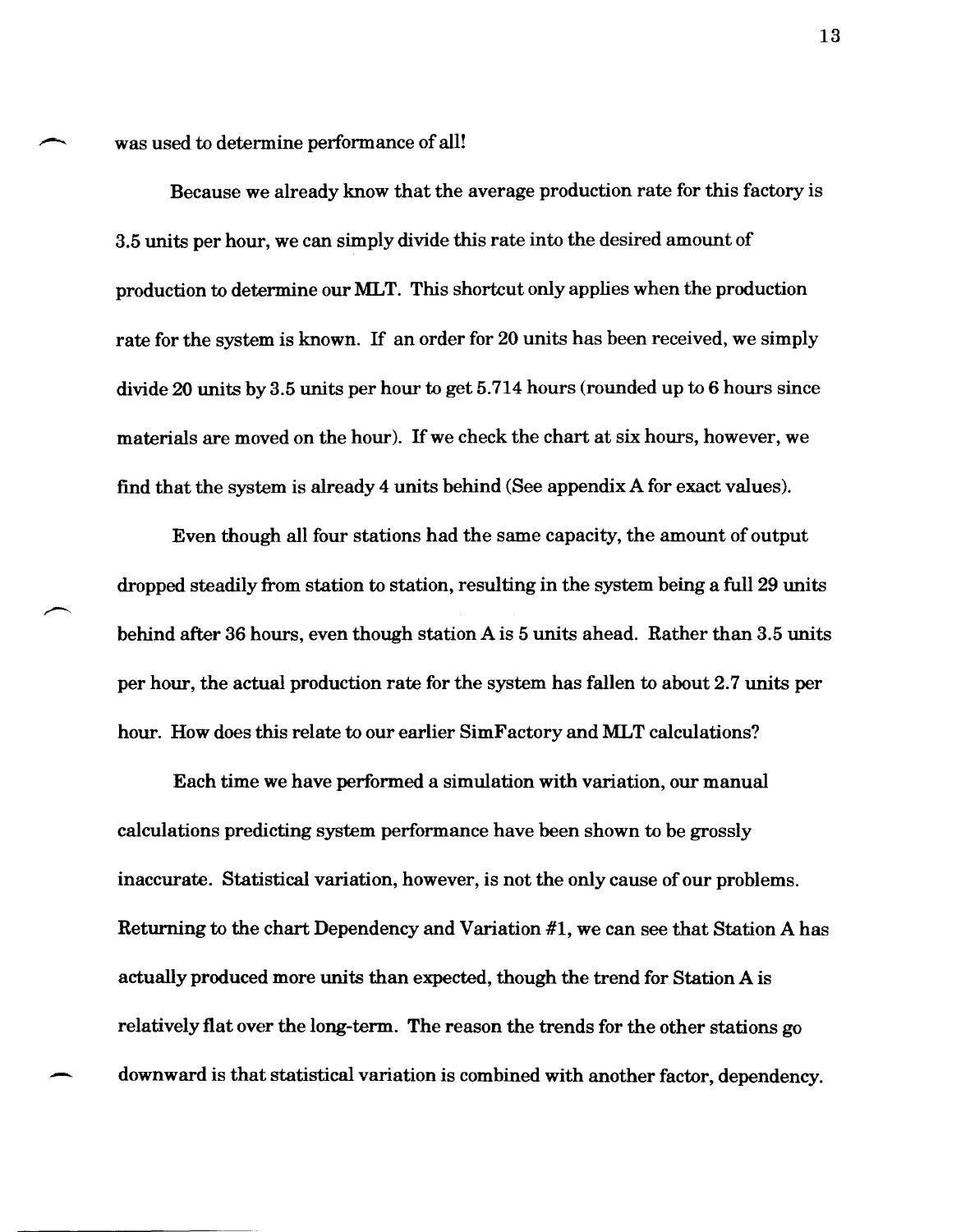#### The Effects of Dependency

In every production system involving more than one step, dependency exists. In the previous example, the production process involved four steps, each taking place at a different station. Though all stations had the same theoretical capacity, they were actually limited by the production of the station ahead of them. This results in a passing along of the effects of variation at one station to those that follow.

This is clearly illustrated in Dependency and Variation #1 in the previous chapter and in the following chart, Dependency and Variation  $#2$ . D & V  $#2$  was prepared using a random number table (see Appendices B and C) to choose production values from 1 to 5. The average production rate is therefore 3 units per hour, rather than 3.5. Although the system described by  $D \& V #2$  is not as far behind after 38 hours as the system in  $D \& V #1$ , it is actually producing fewer units per hour, because the stations in  $D \& V#2$  have one-sixth less capacity than the stations in D & V #1.

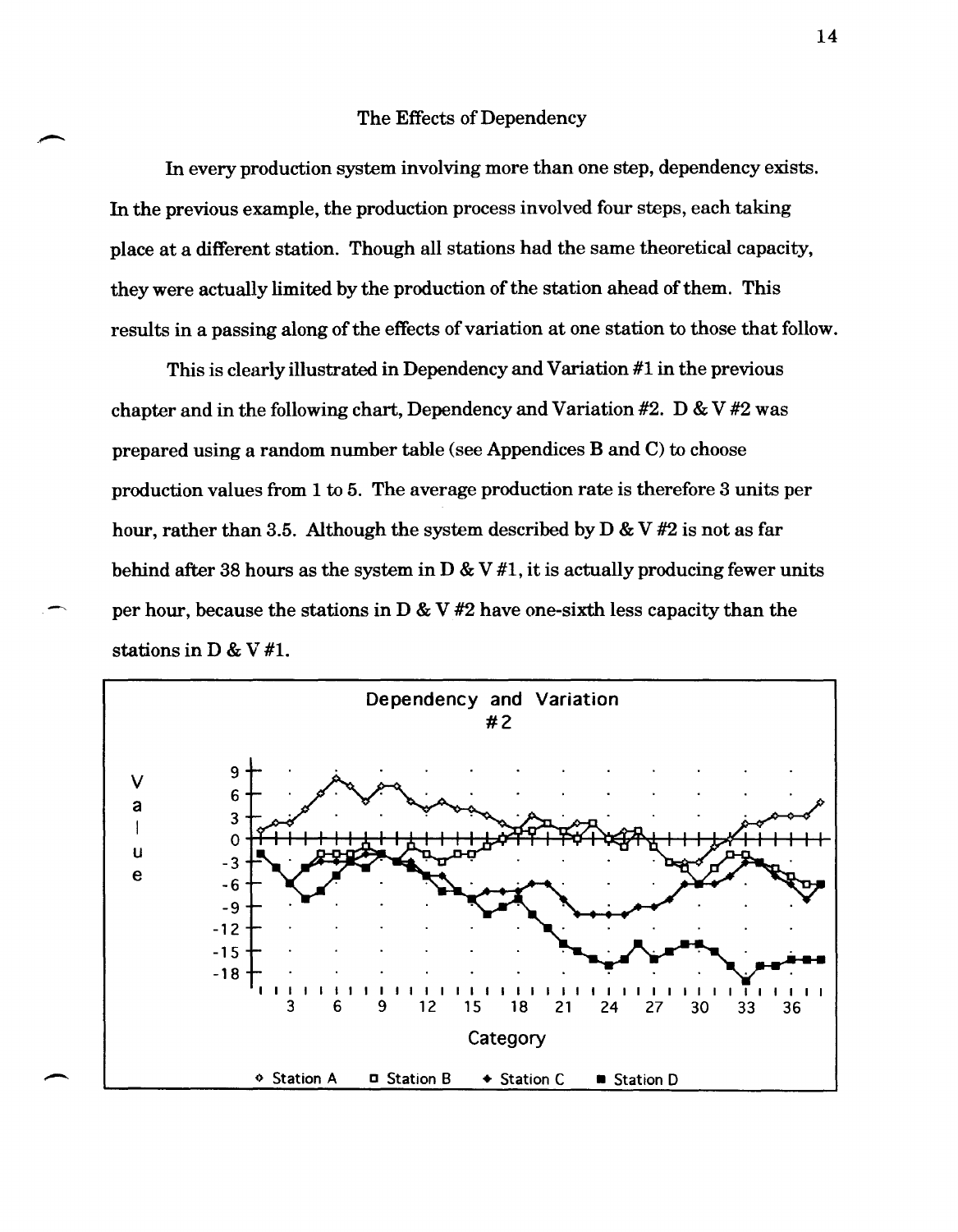The two charts clearly illustrate the effects of dependency on a system. Note that it is impossible for a data point from one station to rise above the data point for the previous station during the same hour. For this to occur, following stations would have to process parts that the preceding station had not yet finished. In addition, when stations A, B, or C experience positive variation in excess of that experienced by those which follow, the production gained is transformed into work-in process inventory, not finished goods. When A, B, and C experience negative variation during periods when there is no WIP to absorb these variations, their negative impact is passed on to the stations which follow. When this negative impact reaches station D, it results in a loss of production for the whole system in excess of that which can be compensated for by the normal variations in station D's performance. Because of dependency, the maximum variation exhibited by a preceding station is the minimum variation that the station which follows will exhibit (Goldratt, 113).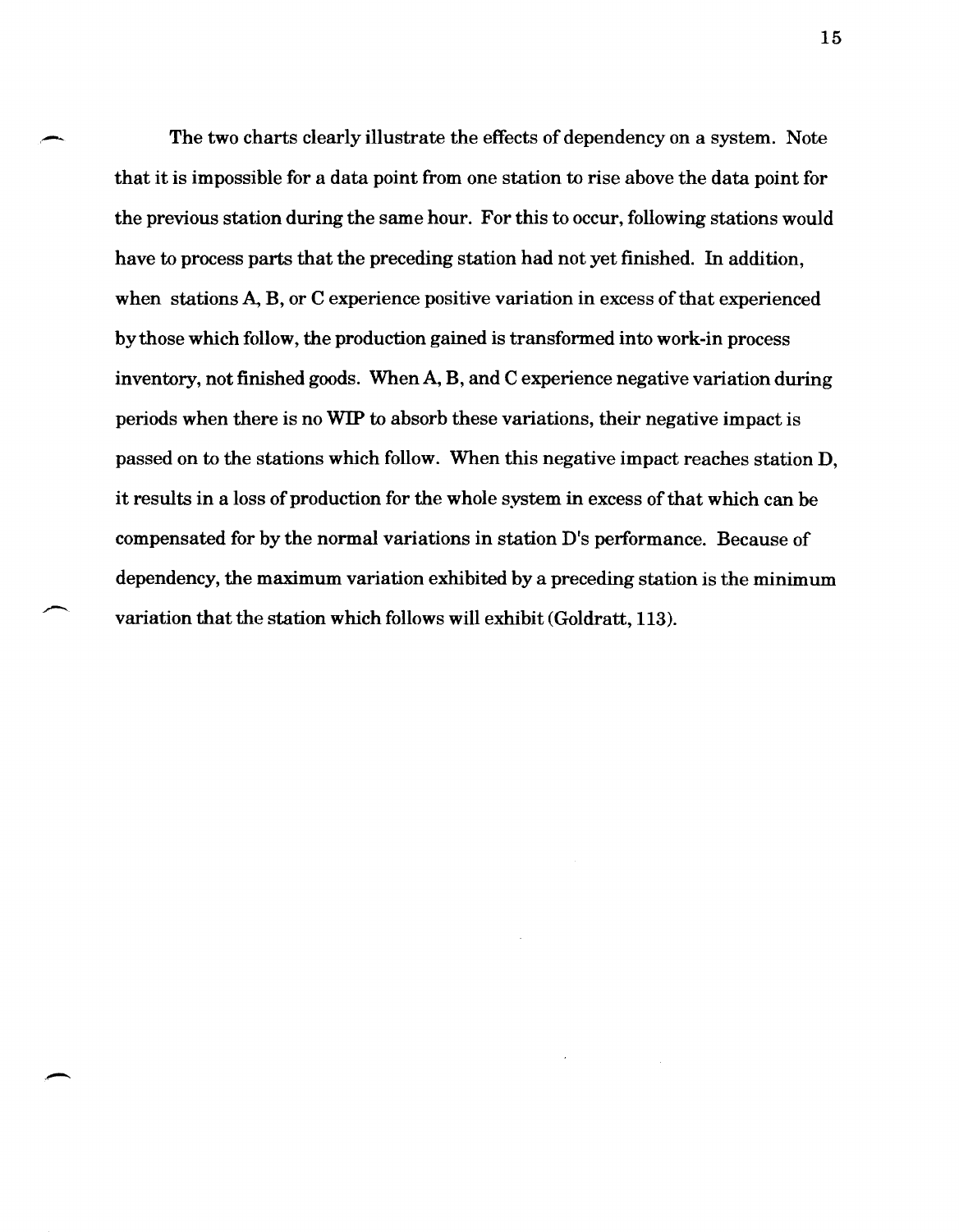#### The Value of Computer Simulation

The weaknesses of using manual calculations in general and the MLT formula in particular to predict manufacturing performance have been made clear in the preceding chapters. These weaknesses were exposed through the use of manuallyperformed simulations that established the hidden importance of statistical variation and dependency. Manual simulations were performed because using manual calculations to prove these points is all but impossible. Unfortunately, there are limits to the usefulness of manual simulation as well.

Both the simulation using the die and the one using the random number table were unrealistic in important ways. In each simulation, the four stations had flat production distributions, either one to six or one to five. While changing the minimum and maximum number of units per hour is relatively easy, manually simulating a more realistically shaped distribution is not. We also began both simulations with empty, "caught up" production systems, something that only happens in the real world in plants that have just opened or just closed. Obviously, a computerized method of simulating production systems is needed. SimFactory manufacturing simulation software fills that need.

... -

SimFactory allows the user to specify a "warm-up" period so the simulation does not begin with an empty production system, and the program can use any shape curve to model the performance of a station. For users who aren't certain what curve best describes a station's behavior, SimFactory provides a utility that will determine the shape of a station's performance curve when the raw data for that station's performance is entered. The program can keep track of products that follow different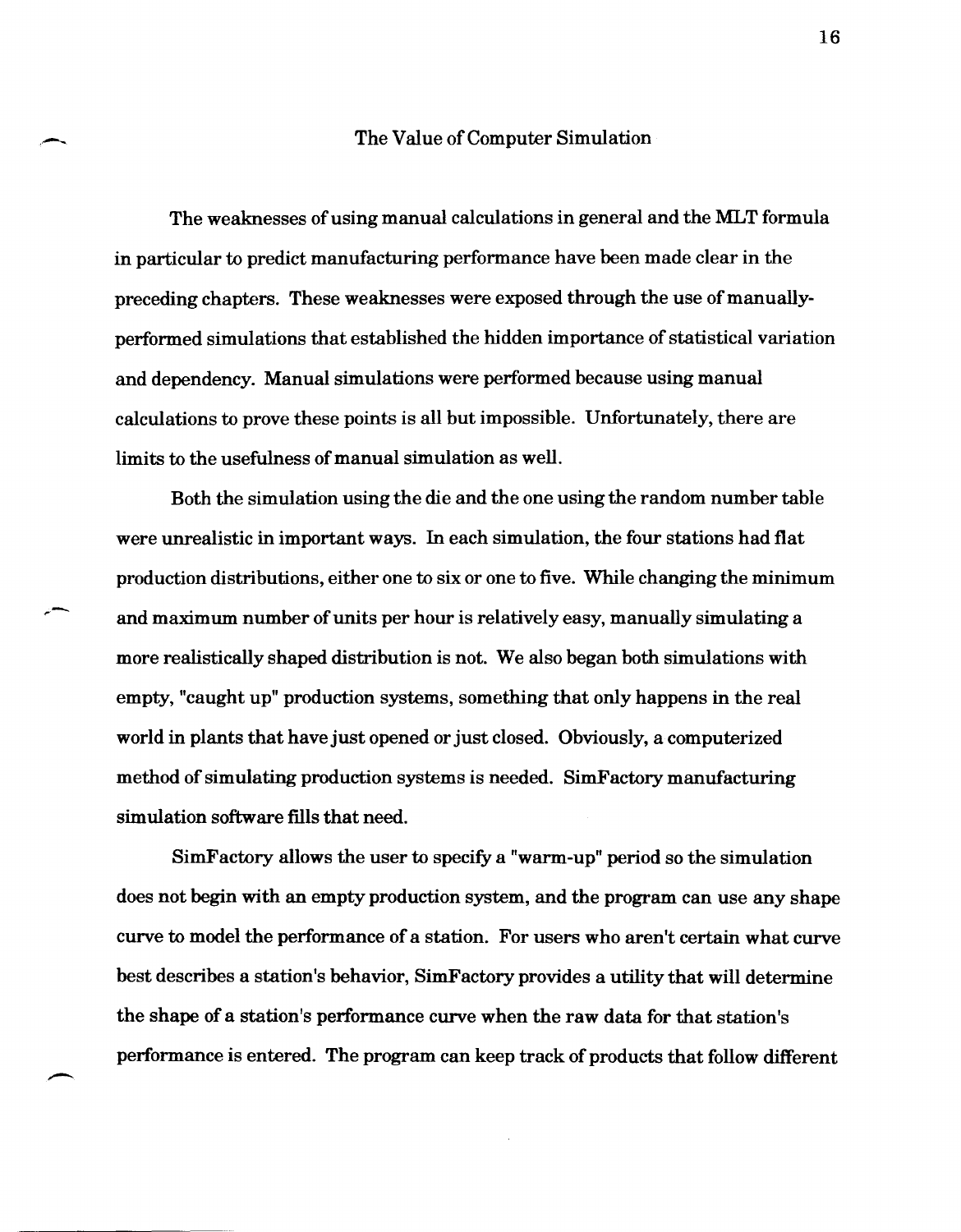routings through a plant, and model stations like furnaces or plating tanks that process several parts at once. Most importantly, SimFactory can simulate any size or type of production system. The only real limit to the program's ability is the validity of the assumptions upon which the model is based. Just as in the manual calculations and simulations, improper assumptions lead to erroneous conclusions.

Using SimFactory does have its drawbacks, however. The program itself is tremendously expensive - about \$20,000, and it requires the use of a relatively powerful desktop computer, adding to the cost ifnone are available. It is also difficult to work with. Many of the terms used by the program to describe its features and functions are not self-explanatory, and can be confusing to beginning users. When problems are encountered while a simulation is running, SimFactory either stops processing parts and waits for the simulation's time to run out, or it crashes and must be restarted. In both cases, the program gives few if any indications about the cause of the problem, leaving the user to either puzzle out the solution on his or her own or call CACI's offices in California for assistance.

,-

These drawbacks limit the program's usefulness for many companies to the evaluation of major capital improvements or the designing of new plants and production lines. For this type of decision-making, SimFactory and other simulation software programs are invaluable, as they can provide a company's executives and officers with information that in the past could only be obtained by implementing a change and waiting to see what happened.

The decision to purchase and use SimFactory or another manufacturing simulation program should be based on the value of the decision at hand. Purchasing a twenty-thousand dollar computer program to help make a ten-thousand dollar

17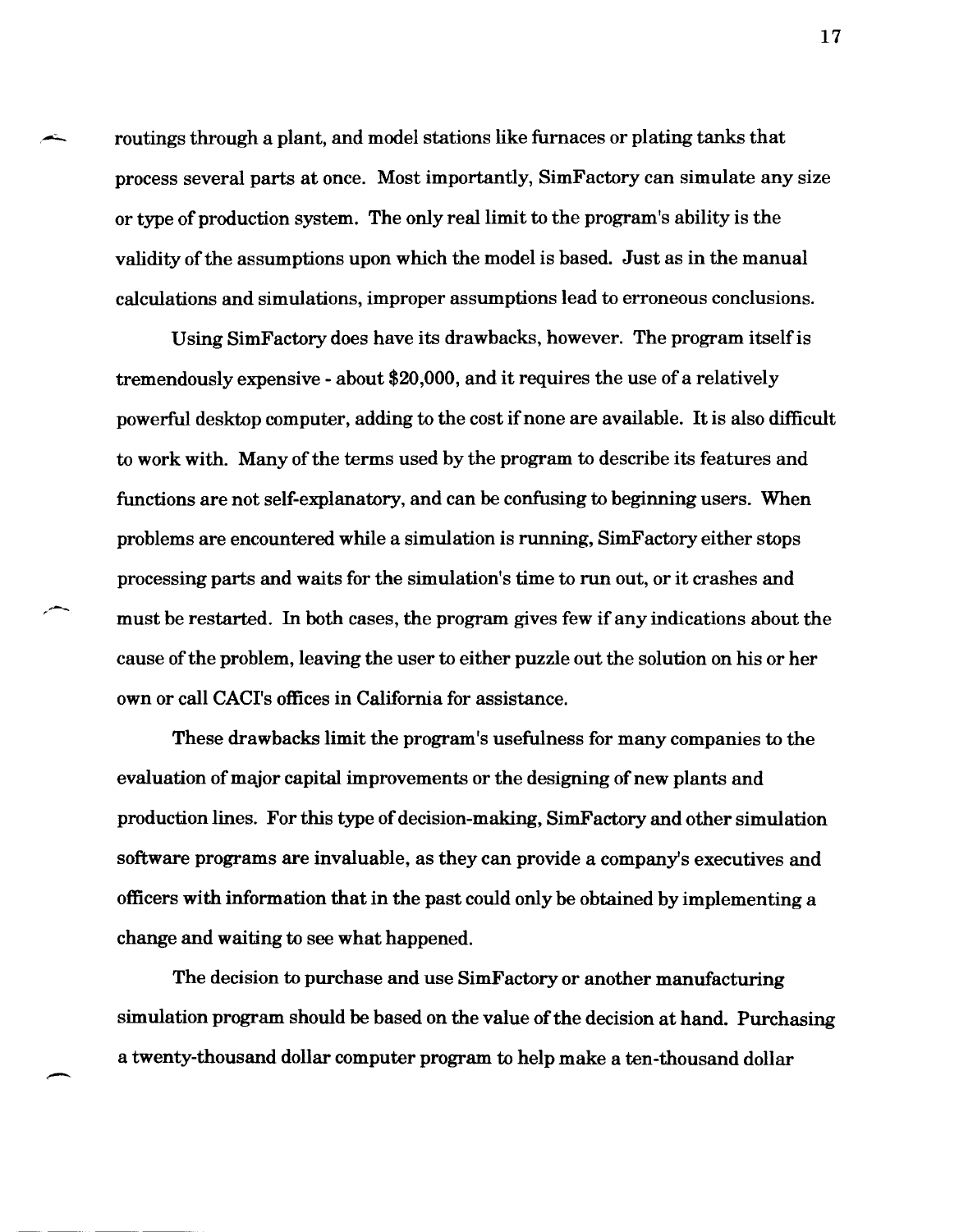decision is not exactly cost-effective, but failing to use the same program to help make a five million dollar decision is taking an unnecessary risk, especially when the simulation may reveal a less-expensive way of achieving the company's goals. Once the program has been purchased and the models set up, however, the program may be used to help make as many decisions of any size as the company's officers and executives see fit.

-,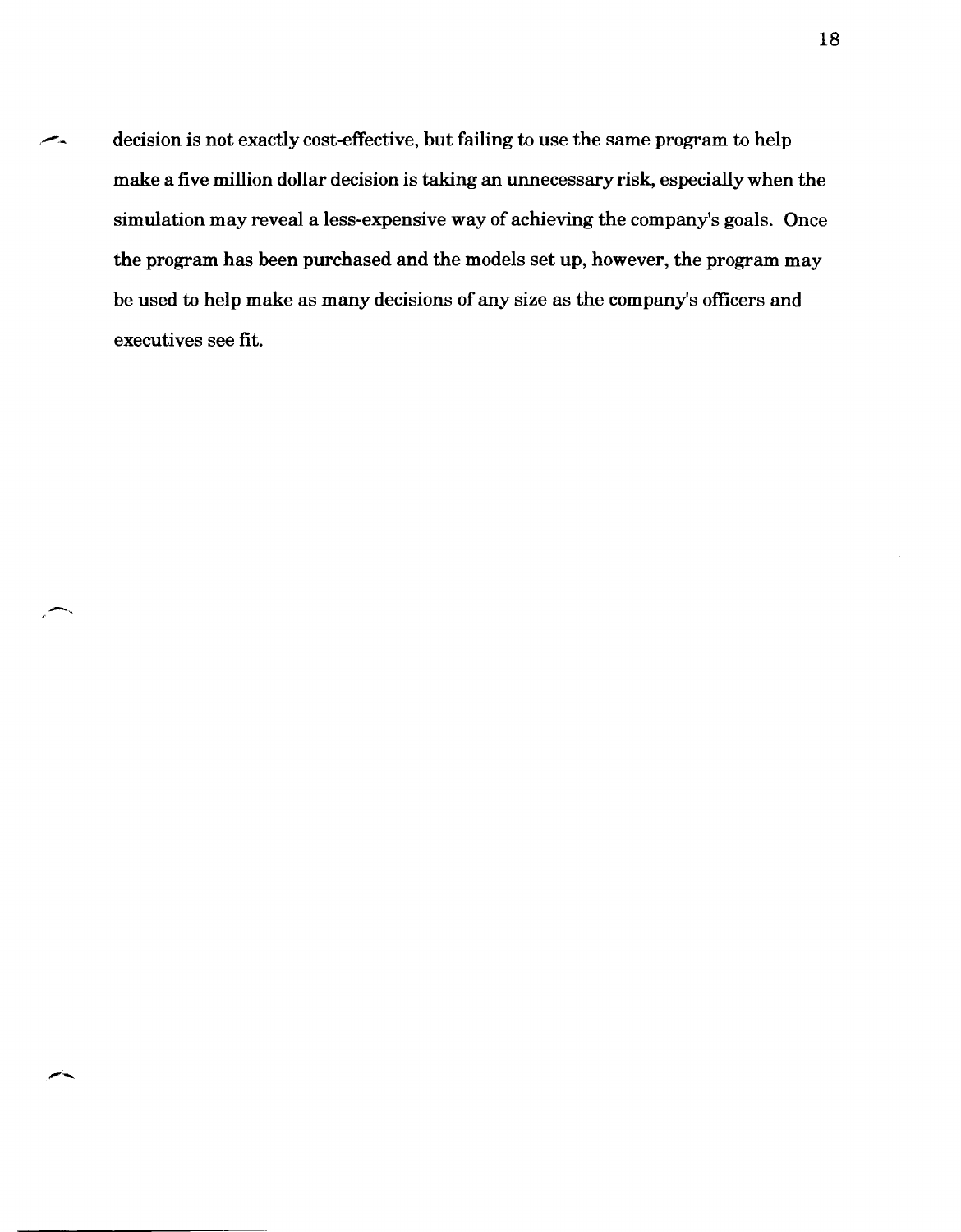| Appendix A              |                  |                         |                             |           |
|-------------------------|------------------|-------------------------|-----------------------------|-----------|
|                         |                  |                         | Dependency and Variation #1 |           |
| Hour                    | <b>Station A</b> | <b>Station B</b>        | Station C                   | Station D |
| 1                       | $-1.5$           | $-1.5$                  | $-1.5$                      | $-1.5$    |
| $\overline{\mathbf{c}}$ | 1                | 1                       | $-1$                        | $-2$      |
| 3                       | 3.5              | 2.5                     | 1.5                         | $-3.5$    |
| 4                       | 4                | $\overline{\mathbf{4}}$ | $-1$                        | $-4$      |
| 5                       | 4.5              | 2.5                     | $-3.5$                      | $-3.5$    |
| $6\phantom{1}6$         | 6                | 5                       | $-1$                        | $-4$      |
| $\overline{\mathbf{z}}$ | 3.5              | 2.5                     | $-2.5$                      | $-3.5$    |
| 8                       | $\overline{4}$   | $\overline{c}$          | $-4$                        | $-5$      |
| 9                       | 6.5              | 1.5                     | $-4.5$                      | $-4.5$    |
| 10                      | 6                | 1                       | $-4$                        | $-6$      |
| 11                      | 3.5              | 2.5                     | $-6.5$                      | $-6.5$    |
| 12                      | 3                | $\mathbf{1}$            | $-5$                        | -8        |
| 13                      | 2.5              | $-1.5$                  | $-4.5$                      | $-6.5$    |
| 14                      | $\mathbf{1}$     | $-2$                    | $-3$                        | $-6$      |
| 15                      | $-1.5$           | $-2.5$                  | $-2.5$                      | $-5.5$    |
| 16                      | 0                | $-1$                    | $-1$                        | -8        |
| 17                      | 0.5              | $-3.5$                  | $-3.5$                      | $-8.5$    |
| 18                      | 1                | $-3$                    | $-3$                        | $-7$      |
| 19                      | $-1.5$           | $-2.5$                  | $-2.5$                      | $-6.5$    |
| 20                      | 1                | $-2$                    | $-5$                        | -9        |
| 21                      | 0.5              | $-2.5$                  | $-5.5$                      | $-6.5$    |
| 22                      | $-1$             | $-5$                    | -8                          | -8        |
| 23                      | 1.5              | $-7.5$                  | $-10.5$                     | $-10.5$   |
| 24                      | $\overline{c}$   | $-6$                    | $-12$                       | $-12$     |
| 25                      | 2.5              | $-5.5$                  | $-10$                       | $-13.5$   |
| 26                      | $\overline{c}$   | $-7$                    | $-12.5$                     | $-15$     |
| 27                      | 3.5              | $-4.5$                  | $-12$                       | $-17.5$   |
| 28                      | 3                | $-7$                    | $-12.5$                     | $-20$     |
| 29                      | 5.5              | $-8.5$                  | $-13$                       | $-19.5$   |
| 30                      | 5                | $-7$                    | $-14.5$                     | $-21$     |
| 31                      | 7.5              | $-9.5$                  | $-17$                       | $-19.5$   |
| 32                      | 6                | -9                      | $-17.5$                     | $-21$     |
| 33                      | 7.5              | $-7.5$                  | $-18$                       | $-23.5$   |
| 34                      | 6                | -8                      | $-20.5$                     | $-21$     |
| 35                      | 5.5              | $-10.5$                 | $-21$                       | $-23.5$   |
| 36                      | $\overline{7}$   | $-11$                   | $-21.5$                     | $-26$     |
| 37                      | 7.5              | $-12.5$                 | $-24$                       | $-28.5$   |
| 38                      | 5                | $-10$                   | $-24.5$                     | $-29$     |

 $\overline{\phantom{a}}$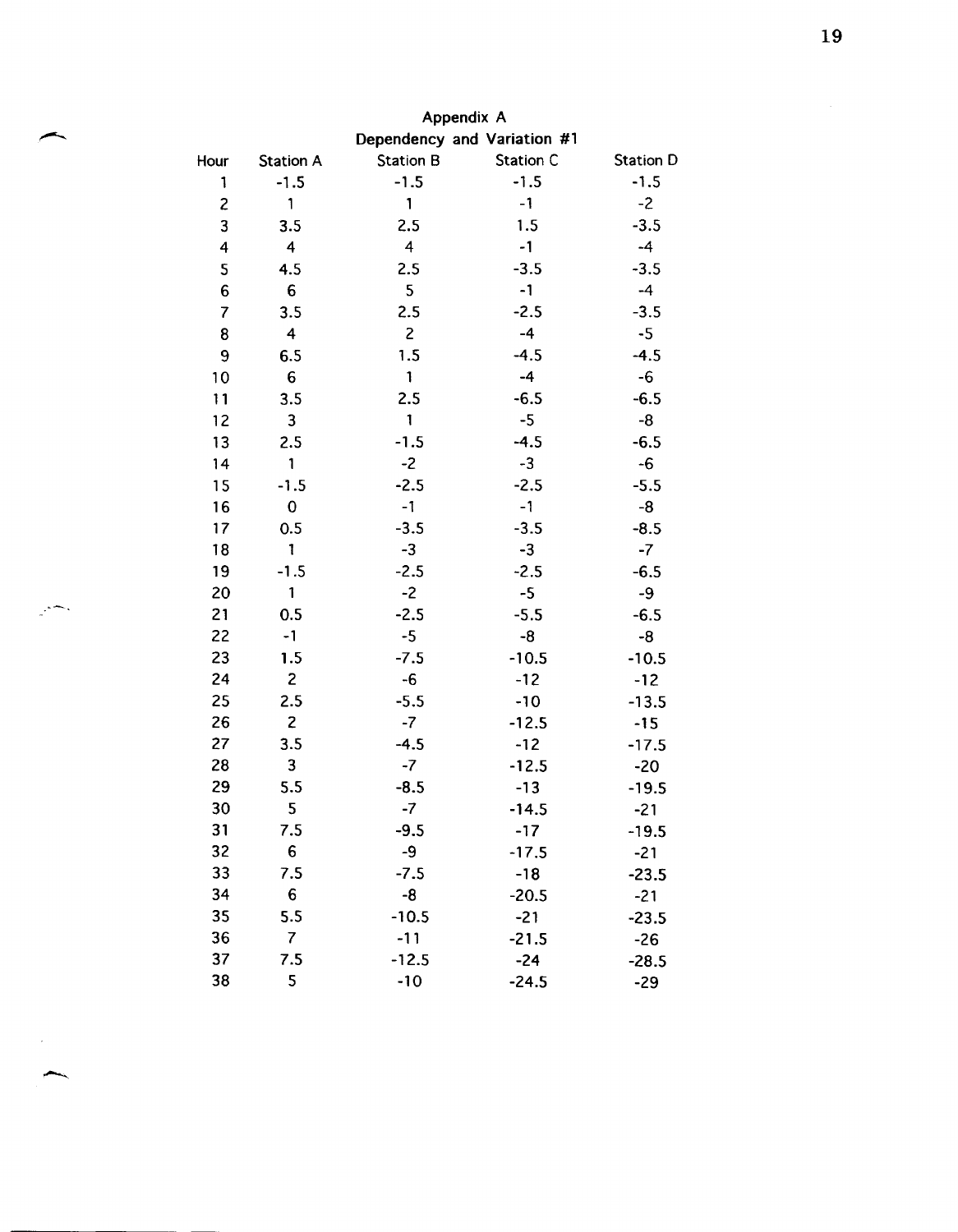|                         | <b>Appendix B</b>       |                  |                             |                  |  |
|-------------------------|-------------------------|------------------|-----------------------------|------------------|--|
|                         |                         |                  | Dependency and Variation #2 |                  |  |
| Hour                    | <b>Station A</b>        | <b>Station B</b> | Station C                   | <b>Station D</b> |  |
| 1                       | 1                       | $-2$             | $-2$                        | $-2$             |  |
| $\overline{c}$          | $\overline{c}$          | $-4$             | $-4$                        | $-4$             |  |
| 3                       | $\overline{c}$          | $-6$             | -6                          | $-6$             |  |
| $\overline{\mathbf{4}}$ | $\overline{4}$          | $-4$             | $-4$                        | -8               |  |
| 5                       | 6                       | $-2$             | $-3$                        | $-7$             |  |
| $6\phantom{a}$          | 8                       | $-2$             | $-3$                        | $-5$             |  |
| $\overline{7}$          | $\overline{7}$          | $-2$             | $-3$                        | $-3$             |  |
| 8                       | 5                       | $-1$             | $-2$                        | $-4$             |  |
| 9                       | $\overline{7}$          | $-2$             | $-2$                        | $-2$             |  |
| 10                      | $\overline{7}$          | $-3$             | $-3$                        | $-3$             |  |
| 11                      | 5                       | $-1$             | $-3$                        | $-4$             |  |
| 12                      | 4                       | $-2$             | $-5$                        | $-5$             |  |
| 13                      | 5                       | $-3$             | $-5$                        | $-7$             |  |
| 14                      | 4                       | $-2$             | $-7$                        | $-7$             |  |
| 15                      | 4                       | $-2$             | -8                          | -8               |  |
| 16                      | 3                       | $-1$             | $-7$                        | $-10$            |  |
| 17                      | $\overline{\mathbf{c}}$ | $\mathbf 0$      | $-7$                        | -9               |  |
| 18                      | 1                       | 1                | $-7$                        | -8               |  |
| 19                      | 3                       | 1                | -6                          | $-10$            |  |
| 20                      | $\overline{\mathbf{c}}$ | $\overline{c}$   | -6                          | $-12$            |  |
| 21                      | $\mathbf{1}$            | $\mathbf{1}$     | -8                          | $-14$            |  |
| 22                      | $\overline{c}$          | 0                | $-10$                       | $-15$            |  |
| 23                      | $\overline{c}$          | $\overline{c}$   | $-10$                       | $-16$            |  |
| 24                      | $\mathbf 0$             | $\mathbf 0$      | $-10$                       | $-17$            |  |
| 25                      | 1                       | $-1$             | $-10$                       | $-16$            |  |
| 26                      | 1                       | $\mathbf{1}$     | -9                          | $-14$            |  |
| 27                      | $-1$                    | $-1$             | $-9$                        | $-16$            |  |
| 28                      | $-3$                    | $-3$             | -8                          | $-15$            |  |
| 29                      | $-3$                    | $-4$             | -6                          | $-14$            |  |
| 30                      | $-3$                    | $-6$             | $-6$                        | $-14$            |  |
| 31                      | $-1$                    | $-4$             | -6                          | $-15$            |  |
| 32                      | $\mathbf 0$             | $-2$             | $-5$                        | $-17$            |  |
| 33                      | $\mathbf{Z}$            | $-2$             | $-3$                        | $-19$            |  |
| 34                      | $\overline{\mathbf{c}}$ | $-3$             | $-3$                        | $-17$            |  |
| 35                      | 3                       | $-4$             | $-5$                        | $-17$            |  |
| 36                      | $\overline{\mathbf{3}}$ | $-5$             | $-6$                        | $-16$            |  |
| 37                      | 3                       | $-6$             | -8                          | $-16$            |  |
| 38                      | 5                       | -6               | -6                          | $-16$            |  |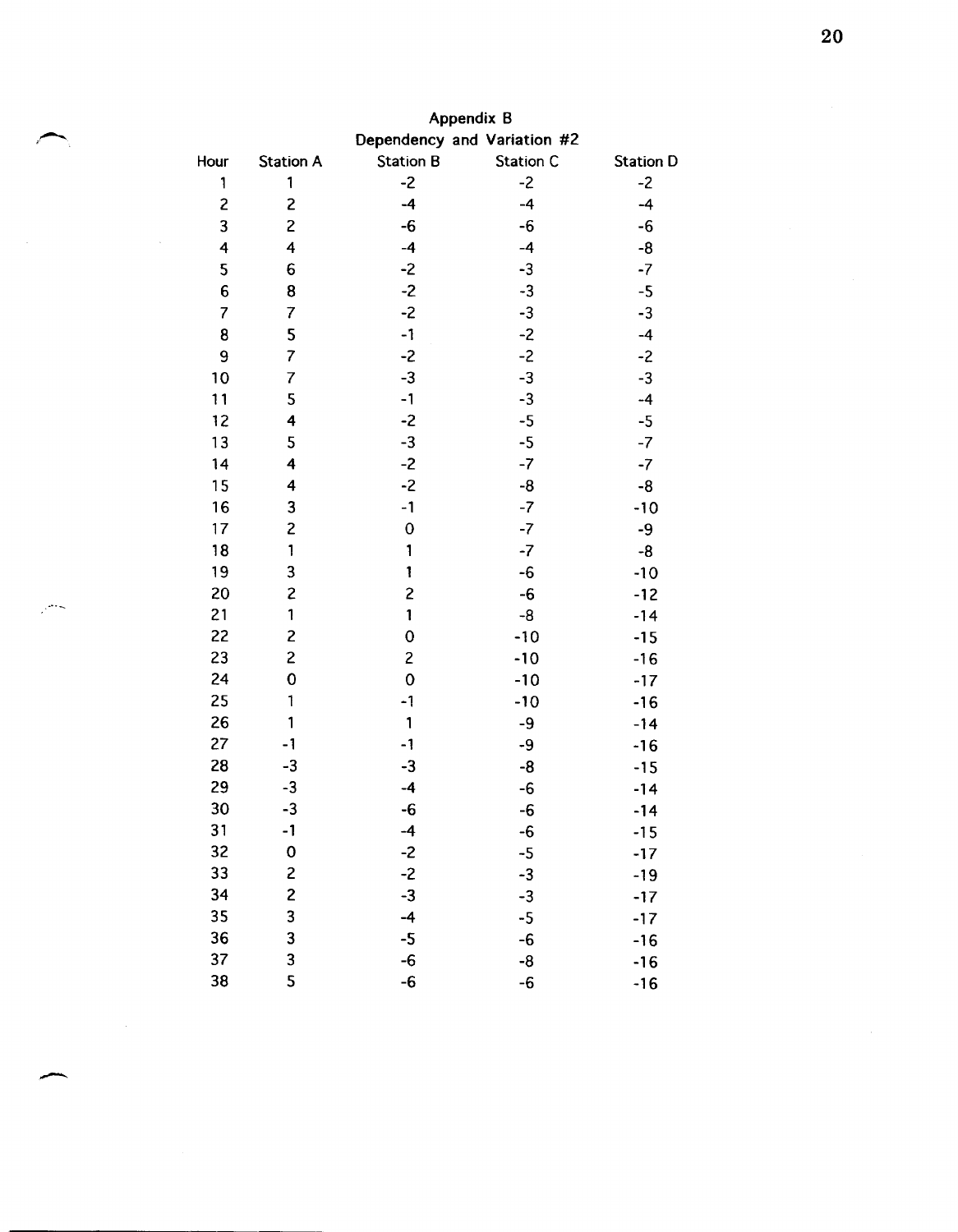· 不可以说的 "你们的人"

**(Riggs, 707)** 

...-"'c ..

.,.

# **APPENDIX C TABLE OF RANDOM NUMBERS\***

| 03 99 11 04 61 | 93 71 61 68 94 | 66 08 32 46 53 | 84 60 95 82 32 | 88 61 81 91 61 |
|----------------|----------------|----------------|----------------|----------------|
| 38 55 59 55 54 | 32 88 65 97 80 | 08 35 56 08 60 | 29 73 54 77 62 | 71 29 92 38 53 |
| 17 54 67 37 04 | 92 05 24 62 15 | 55 12 12 92 81 | 59 07 60 79 36 | 27 95 45 89 09 |
| 32 64 35 28 61 | 95 81 90 68 31 | በ0 91 19 89 36 | 76 35 59 37 79 | 80 86 30 05 14 |
| 69 57 26 87 77 | 39 51 03 59 05 | 14 06 04 06 19 | 29 54 96 96 16 | 33 56 46 07 80 |
|                |                |                |                |                |
| 24 12 26 65 91 | 27 69 90 64 94 | 14 84 54 66 72 | 61 95 87 71 00 | 90 89 97 57 54 |
| 61 19 63 02 31 | 92 96 26 17 73 | 41 83 95 53 82 | 17 26 77 09 43 | 78 03 87 02 67 |
| 30 53 22 17 04 | 10 27 41 22 02 | 39 68 52 33 09 | 10 06 16 88 29 | 55 98 66 64 85 |
| 03 78 89 75 99 | 75 86 72 07 17 | 74 41 65 31 66 | 35 20 83 33 74 | 87 53 90 88 23 |
| 48 22 86 33 79 | 85 78 34 76 19 | 53 15 26 74 33 | 35 66 35 29 72 | 16 81 86 03 11 |
| 60 36 59 46 53 | 35 07 53 39 49 | 42 61 42 92 97 | 01 91 32 83 16 | 98 95 37 32 31 |
| 83 79 94 24 02 | 56 62 33 44 42 | 34 99 44 13 74 | 70 07 11 47 36 | 09 95 81 80 65 |
| 32 96 00 74 05 | 36 40 98 32 32 | 99 38 54 16 00 | 11 13 30 75 86 | 15 91 70 62 53 |
| 19 32 25 38 45 | 57 62 05 26 06 | 66 49 76 86 46 | 78 13 86 65 59 | 19 64 09 94 13 |
| 11 22 09 47 47 | 07 39 93 74 08 | 48 50 92 39 29 | 27 48 24 54 76 | 85 24 43 51 49 |
| 31 75 15 72 60 | 68.98.00.53.39 | 15 47 04 83 55 | 88 65 12 25 96 | 03 15 21 91 21 |
| 88 49 29 93 82 | 14 45 40 45 04 | 20 09 49 89 77 | 74 84 39 34 13 | 22 10 97 85 08 |
| 30 93 44 77 44 | 07 48 18 38 28 | 73 78 80 65 33 | 28 59 72 04 05 | 94 20 52 03 80 |
| 22 88 84 88 93 | 27 49 99 87 48 | 60 53 04 51 28 | 74 02 28 46 17 | 82 03 71 02 68 |
| 78 21 21 69 93 | 35 90 29 13 86 | 44 37 21 54 86 | 65 74 11 40 14 | 87 48 13 72 20 |
|                |                |                |                |                |
| 41 84 98 45 47 | 46 85 05 23 26 | 34 67 75 83 00 | 74 91 06 43 45 | 19 32 58 15 49 |
| 46 35 23 30 49 | 69 24 89 34 60 | 45 30 50 75 21 | 61 31 83 18 55 | 14 41 37 09 51 |
| 11.08.79.62.94 | 14 01 33 17 92 | 59 74 76 72 77 | 76.50.33.45.13 | 39 66 37 75 44 |
| 52 70 10 83 37 | 56 30 38 73 15 | 16 52 06 96 76 | 11 65 49 98 93 | 02 18 16 81 61 |
| 57 27 53 68 98 | 81 30 44 85 85 | 68 65 22 73 76 | 92 85 25 58 66 | 88 44 80 35 84 |
| 20 85 77 31 56 | 70 28 42 43 26 | 79 37 59 52 20 | 01 15 96 32 67 | 10 62 24 83 91 |
| 15 63 38 49 24 | 90 41 59 36 14 | 33 52 12 66 65 | 55 82 34 76 41 | 86 22 53 17 04 |
| 92 69 44 82 97 | 39 90 40 21 15 | 59 58 94 90 67 | 66 82 14 15 75 | 49 76 70 40 37 |
| 77 61 31 90 19 | 88 15 20 00 80 | 20.55.49.14.09 | 96 27 74 82 57 | 50 81 69 76 16 |
| 38 68 83 24 86 | 45 13 46 35 45 | 59 40 47 20 59 | 43 94 75 16 80 | 43 85 25 96 93 |
| 25 16 30 18 89 | 70 01 41 50 21 | 41 29 06 73 12 | 71 85 71 59 57 | 68 97 11 14 93 |
| 65 25 10 76 29 | 37 23 93 32 95 | 05 87 00 11 19 | 92 78 42 63 40 | 18 47 76 56 22 |
| 36 81 54 36 25 | 18 63 73 75 09 | 82 44 49 90 05 | 04 92 17 37 01 | 14 70 79 39 97 |
| 64 39 71 16 92 | 05 32 78 21 62 | 20 24 78 17 59 | 45 19 72 53 32 | 33 74 52 25 67 |
| 04 51 52 56 24 | 95 09 66 79 46 | 48 46 08 55 58 | 15 19 11 87 82 | 16 93 03 33 61 |
|                |                |                |                |                |
| 83.76.16.08.72 | 43 25 38 41 45 | 60 33 32 59 83 | 01 29 14 13 49 | 20 36 80 71 26 |
| 14 38 70 63 45 | 80 85 40 92 79 | 43 52 90 63 18 | 38 38 47 47 61 | 41 19 63 74 80 |
| 51 32 19 22 46 | 80 08 87 70 74 | 88 72 25 67 36 | 66 16 44 94 31 | 66 91 93 16 78 |
| 72 47 20 00 08 | 80 89 01 80 02 | 94 81 33 19 00 | 54 15 58 34 36 | 35 35 25 41 31 |
| 05 46 65 53 06 | 93 12 81 84 64 | 74 45 79 05 61 | 72 84 81 18 34 | 79 98 26 84 16 |
| 39 52 87 24 84 | 82 47 42 55 93 | 48 54 53 52 47 | 18 61 91 36 74 | 18 61 11 92 41 |
| 81 61 61 87 11 | 53 34 24 42 76 | 75 12 21 17 24 | 74 62 77 37 07 | 58 31 91 59 97 |
| 07 58 61 61 20 | 82 64 12 28 20 | 92 90 41 31 41 | 32 39 21 97 63 | 61 19 96 79 40 |
| 90 76 70 42 35 | 13 57 41 72 00 | 69 90 26 37 42 | 78 46 42 25 01 | 18 62 79 08 72 |
| 40 18 32 81 93 | 29 59 38 86 27 | 94 97 21 15 98 | 62 09 53 67 87 | 00 44 15 89 97 |
| 34 41 48 21 57 | 86 BB 75 50 87 | 19 15 20 00 23 | 12 30 28 07 83 | 32 62 46 86 91 |
| 63 43 97 53 63 | 44 98 91 68 22 | 36.02.40.08.67 | 76 37 84 16 05 | 65 96 17 34 88 |
| 67 04 90 90 70 | 93 39 94 55 47 | 94 45 87 42 84 | 05 04 14 98 07 | 20 28 83 40 60 |
| 79 49 50 41 46 | 52 16 29 02 86 | 54 15 83 42 43 | 46 97 83 54 82 | 59 36 29 59 38 |
| 91 70 43 05 52 | 04 73 72 10 31 | 75 05 19 30 29 | 47 66 56 43 82 | 99 78 29 34 78 |
|                |                |                |                |                |

 $*$ The random numbers in this appendix were developed by the Rand Corporation.

**<sup>707</sup>**, ,